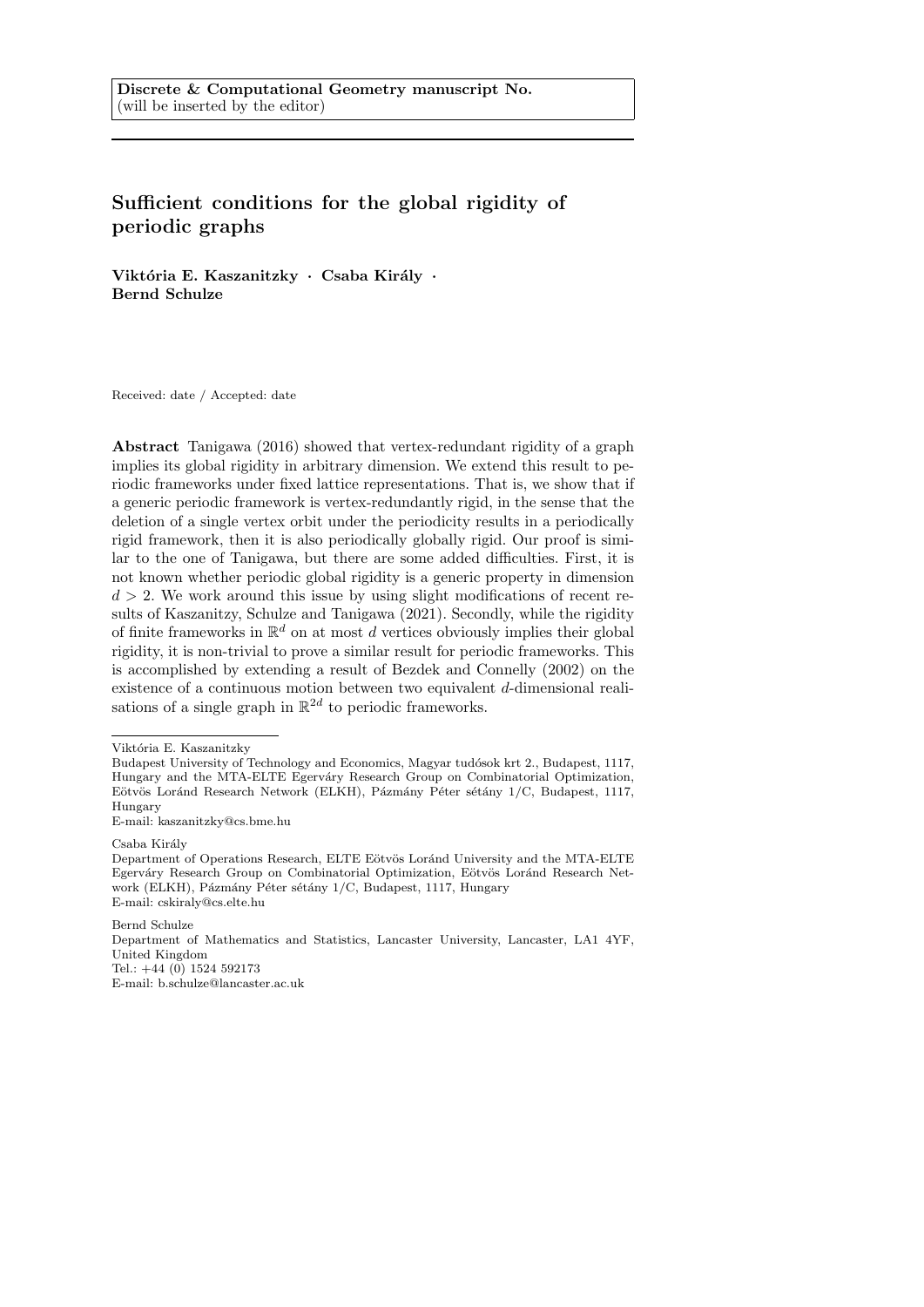As an application of our result, we give a necessary and sufficient condition for the global rigidity of generic periodic body-bar frameworks in arbitrary dimension. This provides a periodic counterpart to a result of Connelly, Jordán and Whiteley (2013) regarding the global rigidity of generic finite body-bar frameworks.

Keywords Rigidity · Global rigidity · Body-bar framework · Periodic framework

Mathematics Subject Classification (2000) 52C25 · 05B35 · 05C10 · 68R10

# 1 Introduction

A d-dimensional bar-joint framework is a pair  $(G, p)$ , where G is a simple graph and p is a map which assigns a point in  $\mathbb{R}^d$  to each vertex of G. We think of  $(G, p)$  as a straight line realisation of G in  $\mathbb{R}^d$ , where the edge lengths are measured by the standard Euclidean metric. Loosely speaking,  $(G, p)$  is (locally) rigid if any edge-length preserving continuous motion of the vertices of  $(G, p)$  is necessarily a congruent motion (i.e., a motion corresponding to an isometry of  $\mathbb{R}^d$ ). Moreover,  $(G, p)$  is globally rigid if it is the only framework in d-space with the same graph and edge lengths, up to congruent motions. It is well known that both rigidity and global rigidity are generic properties, in the sense that a generic realisation of a graph G in  $\mathbb{R}^d$  is rigid (globally rigid) if and only if every generic realisation of G in  $\mathbb{R}^d$  is rigid (globally rigid) [1, 7, 8]. Therefore, a graph G is called rigid (globally rigid) if some (equivalently any) generic realisation of G is rigid (globally rigid).

The celebrated Laman's theorem from 1970 (which had previously been discovered by Pollaczek-Geiringer in 1927 [18]), gives a combinatorial characterisation of the rigid graphs in  $\mathbb{R}^2$  [16]. Extending this result to higher dimensions is a fundamental open problem in distance geometry [28]. Similarly, a combinatorial characterisation of the globally rigid graphs in  $\mathbb{R}^2$  has been obtained by Jackson and Jordán in 2005 [9], but the problem of extending this result to higher dimensions also remains open. For the special class of body-bar frameworks [28], however, complete combinatorial characterisations for rigidity and global rigidity have been established in all dimensions in [27] and [6], respectively.

Tanigawa recently proved the following result, which is an important new tool to investigate the global rigidity of frameworks in  $\mathbb{R}^d$ .

**Theorem 1** ([25]) Let G be a rigid graph in  $\mathbb{R}^d$  and suppose  $G - v$  remains rigid for every vertex v of G. Then G is globally rigid in  $\mathbb{R}^d$ .

In particular, the following combinatorial characterisation of globally rigid body-bar frameworks in  $\mathbb{R}^d$  by Connelly, Jordán and Whiteley [6] easily follows from this result.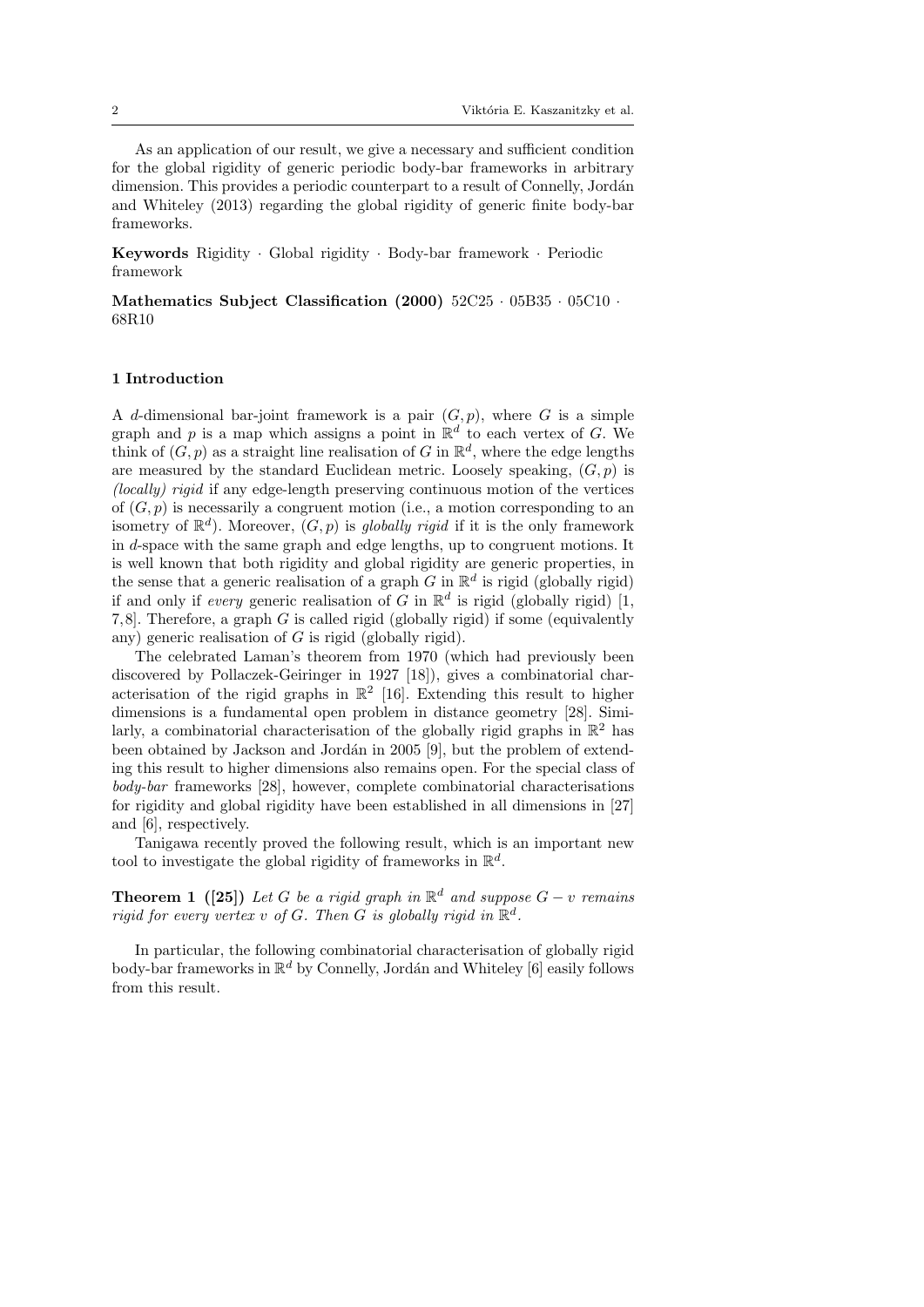**Theorem 2** ([6,25]) A generic body-bar framework is globally rigid in  $\mathbb{R}^d$  if and only if it is rigid in  $\mathbb{R}^d$  and it remains rigid after the removal of any edge.

In Sections 4 and 5, we obtain analogues of these results for infinite periodic frameworks under fixed lattice representations. Due to their applications in fields such as crystallography, materials science, and engineering, the rigidity and flexibility of periodic structures has seen an increased interest in recent years (see e.g.  $[2, 3, 14, 17, 20, 22]$ ). In particular, combinatorial characterisations of generic rigid and globally rigid periodic bar-joint frameworks under fixed lattice representations in  $\mathbb{R}^2$  were obtained in [22] and [14], respectively. Analogous to the situation for finite frameworks, extensions of these results to higher dimensions remain key open problems in the field. In fact, while it is well known that periodic local rigidity is a generic property in each dimension, it is currently not even known whether periodic global rigidity is a generic property for any  $d > 2$ .

For the special class of periodic body-bar frameworks, Ross gave a combinatorial characterisation for generic *local rigidity* in  $\mathbb{R}^3$  [21], and this result was recently extended to all dimensions by Tanigawa in [26] (see also Theorem 7). As an application of the main result of Section 4 (Theorem 5), we give the first combinatorial characterisation of generic globally rigid periodic bodybar frameworks in all dimensions in Section 5 (Theorem 6). We note that the proof of Theorem 6 does not rely on periodic global rigidity being a generic property in  $\mathbb{R}^d$ , and it also does not require the notion of stress matrices [5, 6]. It is a consequence of Theorem 6 that global rigidity of periodic body-bar frameworks is a generic property in each dimension.

## 2 Preliminaries

#### 2.1 Γ-labelled graphs and periodic graphs

Let  $\Gamma$  be a group isomorphic to  $\mathbb{Z}^k$  for some integer  $k > 0$ . A  $\Gamma$ -labelled graph is a pair  $(G, \psi)$  of a finite directed (multi-) graph G and a map  $\psi : E(G) \to \Gamma$ .

For a given *Γ*-labelled graph  $(G, \psi)$ , one may construct a k-periodic graph  $\widetilde{G}$ by setting  $V(G) = \{ \gamma v_i : v_i \in V(G), \gamma \in \Gamma \}$  and  $E(G) = \{ \{ \gamma v_i, \psi(v_i v_j) \gamma v_j \} :$  $(v_i, v_j) \in E(G), \gamma \in \Gamma$ . This G is called the *covering* of  $(G, \psi)$ , and  $\Gamma$  is the periodicity of  $\widetilde{G}$ , which acts naturally on  $V(\widetilde{G})$  and  $E(\widetilde{G})$ . The graph  $(G, \psi)$  is also called the *quotient*  $\Gamma$ *-labelled graph* of  $\tilde{G}$ .

To guarantee that the covering of  $(G, \psi)$  is a simple graph, we assume that  $(G, \psi)$  has no parallel edges with the same label when oriented in the same direction. Moreover, we assume that  $(G, \psi)$  has no loops. This is because a loop in  $(G, \psi)$  (with a non-trivial label) does not give rise to any constraint when we study the rigidity and flexibility of the covering  $\tilde{G}$  under fixed lattice representations, as will become clear below.

Note that the orientation of  $(G, \psi)$  is only used as a reference orientation and may be changed, provided that we also modify  $\psi$  so that if an edge has a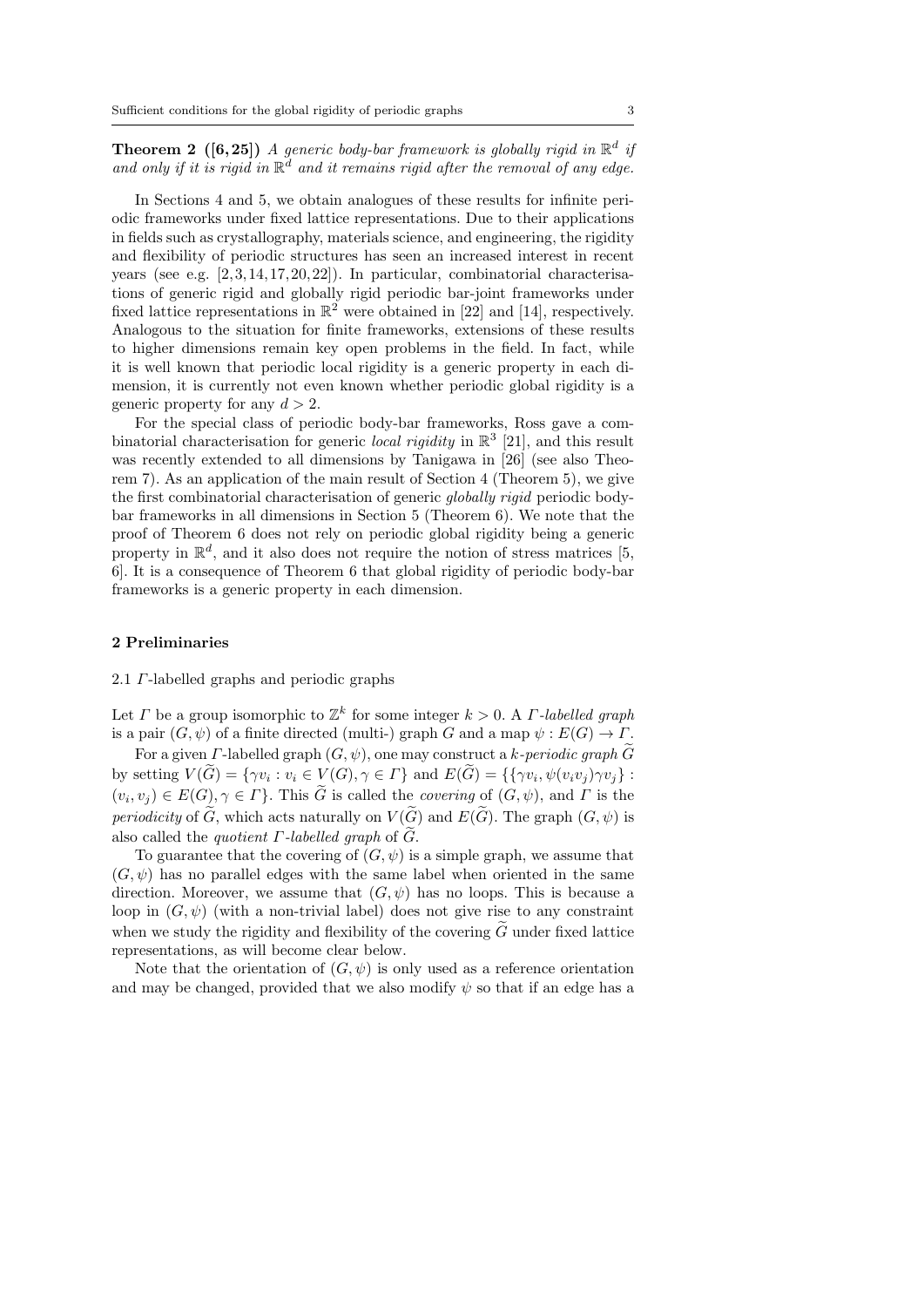label  $\gamma$  in one direction, then it has the label  $\gamma^{-1}$  in the other direction. The resulting  $\Gamma$ -labelled graph still has the same covering  $\tilde{G}$ .

It is also often useful to modify  $(G, \psi)$  by using the switching operation. A switching at  $v \in V(G)$  by  $\gamma \in \Gamma$  changes  $\psi$  to  $\psi'$  defined by  $\psi'(e) = \gamma \psi(e)$ if e is directed from  $v, \psi'(e) = \gamma^{-1} \psi(e)$  if e is directed to v, and  $\psi'(e) = \psi(e)$ otherwise. It is easy to see that a switching operation performed on a vertex in  $(G, \psi)$  does not alter the covering  $\tilde{G}$ , up to isomorphism.

Given a *Γ*-labelled graph  $(G, \psi)$ , we define a walk in  $(G, \psi)$  as an alternating sequence  $v_1, e_1, v_2, \ldots, e_k, v_{k+1}$  of vertices and edges such that  $v_i$  and  $v_{i+1}$ are the endvertices of  $e_i$ . For a closed walk  $C = v_1, e_1, v_2, \ldots, e_k, v_1$  in  $(G, \psi)$ , let  $\psi(C) = \prod_{i=1}^{k} \psi(e_i)^{\text{sign}(e_i)}$ , where  $\text{sign}(e_i) = 1$  if  $e_i$  has forward direction in C, and  $sign(e_i) = -1$  otherwise. For a subgraph H of G define  $\Gamma_H$  as the subgroup of  $\Gamma$  generated by the elements  $\psi(C)$ , where  $C$  ranges over all closed walks in H. The rank of H is defined to be the rank of  $\Gamma_H$ . Note that the rank of G may be less than the rank of  $\Gamma$ , in which case the covering graph G contains an infinite number of connected components.

# 2.2 Periodic bar-joint frameworks

Recall that a pair  $(G, p)$  of a simple graph  $G = (V, E)$  and a map  $p : V \to \mathbb{R}^d$ is called a *(bar-joint) framework* in  $\mathbb{R}^d$ . A periodic framework is a special type of infinite framework defined as follows.

Let  $\widetilde{G} = (\widetilde{V}, \widetilde{E})$  be a k-periodic graph with periodicity  $\Gamma$ , and let  $L : \Gamma \to$  $\mathbb{R}^d$  be a non-singular homomorphism with  $k \leq d$ , where L is said to be nonsingular if  $L(\Gamma)$  has rank k. A pair  $(\widetilde{G}, \widetilde{p})$  of  $\widetilde{G}$  and  $\widetilde{p}: \widetilde{V} \to \mathbb{R}^d$  is said to be an L-periodic framework in  $\mathbb{R}^d$  if

$$
\widetilde{p}(v) + L(\gamma) = \widetilde{p}(\gamma v) \qquad \text{for all } \gamma \in \Gamma \text{ and all } v \in \widetilde{V}.
$$
 (1)

We also say that a pair  $(\widetilde{G}, \widetilde{p})$  is k-periodic in  $\mathbb{R}^d$  if it is L-periodic for some non-<br>singular homomorphism  $I : \Gamma \to \mathbb{R}^d$ . Note that the rank k of the periodicity singular homomorphism  $L: \Gamma \to \mathbb{R}^d$ . Note that the rank k of the periodicity may be smaller than d.

An L-periodic framework  $(\widetilde{G}, \widetilde{p})$  is *generic* if the set of coordinates is algebraically independent over the rationals modulo the ideal generated by the equations (1).

A *Γ*-labelled framework is defined to be a triple  $(G, \psi, p)$  of a finite *Γ*labelled graph  $(G, \psi)$  and a map  $p: V(G) \to \mathbb{R}^d$ . Given a non-singular homomorphism  $L: \Gamma \to \mathbb{R}^d$ , the covering of  $(G, \psi, p)$  is the L-periodic framework  $(\widetilde{G}, \widetilde{p})$ , where  $\widetilde{G}$  is the covering of G and  $\widetilde{p}$  is uniquely determined from p by (1).  $(G, \psi, p)$  is also called the *quotient Γ-labelled framework* of  $(\tilde{G}, \tilde{p})$ .

We say that a *Γ*-labelled framework  $(G, \psi, p)$  is *generic* if the set of coordinates in  $p$  is algebraically independent over the rationals. Note that an L-periodic framework  $(\tilde{G}, \tilde{p})$  is generic if and only if the quotient  $(G, \psi, p)$  of  $(\widetilde{G}, \widetilde{p})$  is generic.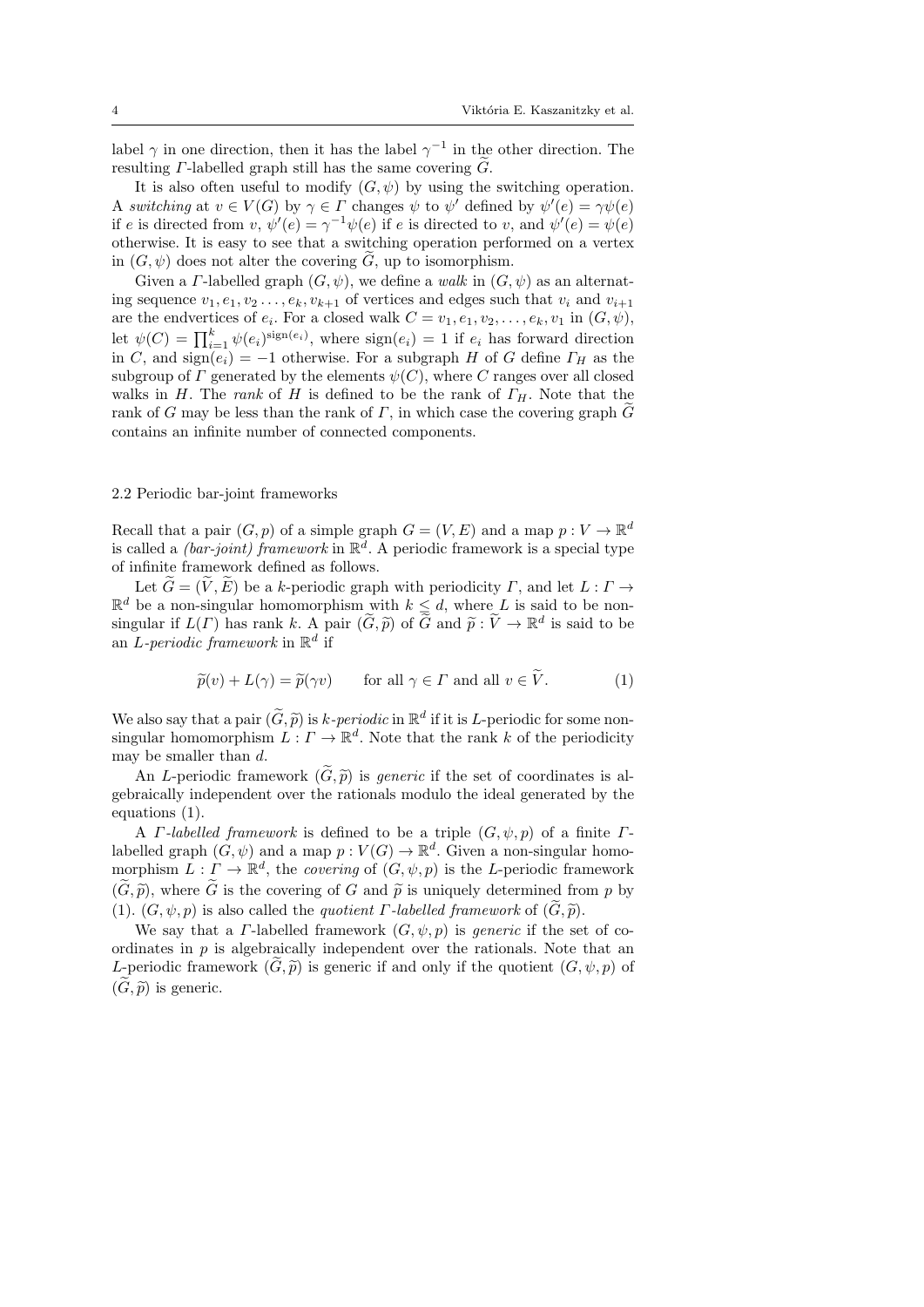## 2.3 Periodic body-bar frameworks

A d-dimensional body-bar framework consists of disjoint full-dimensional rigid bodies in  $\mathbb{R}^d$  connected by disjoint bars, and may be considered as a special type of bar-joint framework, as we will describe below. The rigidity and flexibility of body-bar frameworks has been studied extensively (see e.g. [6, 21, 27, 28]), as they have important applications in fields such as engineering, robotics, materials science, and biology. The underlying graph of a body-bar framework is a multi-graph  $H = (V(H), E(H))$  with no loops, where each vertex in  $V(H)$  corresponds to a rigid body, and each edge in  $E(H)$  corresponds to a rigid bar. To represent a body-bar framework as a bar-joint framework, we extract the *body-bar graph*  $G_H$  from the multi-graph H as follows (see also [25], for example).  $G_H$  is the simple graph with vertex set  $V_H$  and edge set  $E_H$ , where

- $V_H$  is the disjoint union of vertex sets  $B_H^v$  for each  $v \in V(H)$ , with  $B_H^v$ defined as  $B_H^v = \{v_1, v_2, \dots, v_{d+1}\} \cup \{v_e | e \in E(H) \text{ is incident to } v\};$
- $-E_H = (\bigcup_{v \in V(H)} K(B_H^v)) \cup \{e' = u_e v_e | e = uv \in E(H)\},\$  where  $K(B_H^v)$  is the complete graph on  $B_H^v$ .

For each  $v \in V(H)$ , the vertices of  $B_H^v$  induce a complete subgraph of  $G_H$ , which is referred to as the body associated with  $v$ . A bar-joint framework  $(G_H, p)$  with  $p: V_H \to \mathbb{R}^d$  is called a body-bar realisation of H in  $\mathbb{R}^d$ . See Figure 1 for an example.



Fig. 1 Example of a 2-dimensional multi-graph  $H$  (on the left) which is the underlying graph of the body-bar framework in the middle. On the right the graph  $G_H$  is shown.

To define a periodic body-bar framework, we start with a Γ-labelled graph  $(H, \psi)$ , as defined in Section 2.1. However, we now allow  $(H, \psi)$  to have loops with non-trivial labels, as well as parallel edges with equal labels when oriented in the same direction. Thus,  $(H, \psi)$  defines a k-periodic multi-graph H which has no loops but may have parallel edges. We now use the procedure described above to construct the k-periodic body-bar graph  $G_{\widetilde{H}}$  from the multi-graph Henry with the slight modification that for any edge  $e \in E(H)$  joining a vertex v with  $\gamma v$  for some  $\gamma \neq id$ , we add two vertices  $v_{e-}$  and  $v_{e+}$  (instead of just one vertex  $v_e$ ) to  $B_{\widetilde{H}}^v$ , and define  $e'$  to be the edge  $v_{e^-} \gamma v_{e^+}$  (instead of  $v_e \gamma v_e$ ). This guarantees that the quotient  $\Gamma$ -labelled graph of the body-bar graph  $G_{\widetilde{H}}$ <br>his guarantees that the quotient  $\Gamma$ -labelled graph of the body-bar graph  $G_{\widetilde{H}}$ has no loops.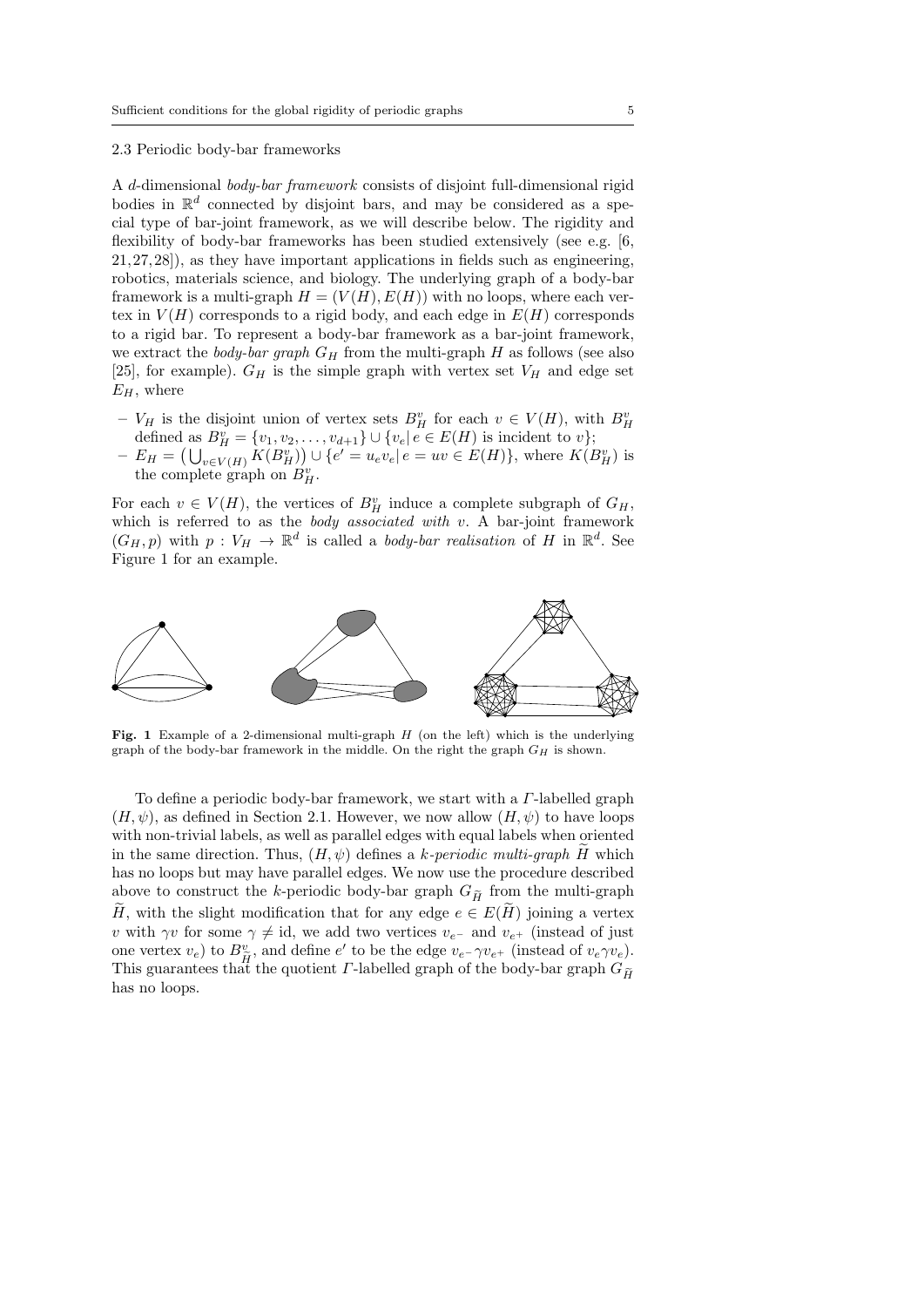An *L*-periodic bar-joint framework  $(G_{\widetilde{H}}, \widetilde{p})$  with  $\widetilde{p}: V_{\widetilde{H}} \to \mathbb{R}^d$  is called an L-periodic body-bar realisation of  $\widetilde{H}$  in  $\mathbb{R}^d$ .

#### 2.4 Rigidity and global rigidity

Let  $G = (V, E)$  be a graph. Two bar-joint frameworks  $(G, p)$  and  $(G, q)$  in  $\mathbb{R}^d$ are said to be equivalent if

$$
||p(u) - p(v)|| = ||q(u) - q(v)||
$$
 for all  $uv \in E$ .

They are congruent if

$$
||p(u) - p(v)|| = ||q(u) - q(v)||
$$
 for all  $u, v \in V$ .

A bar-joint framework  $(G, p)$  is called *globally rigid* if every framework  $(G, q)$ in  $\mathbb{R}^d$  which is equivalent to  $(G, p)$  is also congruent to  $(G, p)$ .

Analogously, following [14], we define an L-periodic bar-joint framework  $(\widetilde{G}, \widetilde{p})$  in  $\mathbb{R}^d$  to be *L-periodically globally rigid* if every *L*-periodic framework<br>in  $\mathbb{R}^d$  which is equivalent to  $(\widetilde{G}, \widetilde{g})$  is also consument to  $(\widetilde{G}, \widetilde{g})$ . Note that if in  $\mathbb{R}^d$  which is equivalent to  $(\widetilde{G}, \widetilde{p})$  is also congruent to  $(\widetilde{G}, \widetilde{p})$ . Note that if the rank of the periodicity is equal to zero, then L-periodic global rigidity coincides with the global rigidity of finite frameworks.

A key notion to analyse L-periodic global rigidity is L-periodic rigidity. A framework  $(G, \tilde{p})$  is called *L-periodically rigid* if there is an open neighborhood N of  $\tilde{p}$  in which every L-periodic framework  $(\tilde{G}, \tilde{q})$  which is equivalent to  $(\tilde{G}, \tilde{p})$ is also congruent to  $(\widetilde{G}, \widetilde{p})$ . If  $(\widetilde{G}, \widetilde{p})$  is not *L*-periodically rigid, then it is called L-periodically flexible.

A bar-joint framework  $(\widetilde{G}, \widetilde{p})$  is called *L-periodically vertex-redundantly rigid*, or L-periodically 2-rigid in short, if for every vertex orbit  $\tilde{v}$  of  $\tilde{G}$ , the framework  $(G - \tilde{v}, \tilde{p}|_{V(\tilde{G}) - \tilde{v}})$  is L-periodically rigid.

# 2.5 Characterisation of L-periodic rigidity

A key tool to analyse the rigidity or global rigidity of finite frameworks is the length-squared function and its Jacobian, called the rigidity matrix. We may use the same approach to analyse periodic rigidity or periodic global rigidity (see also  $[14]$ ).

For a  $\overline{\Gamma}$ -labelled graph  $(G, \psi)$  and  $L: \Gamma \to \mathbb{R}^d$ , we define  $f_{G,L}: \mathbb{R}^{d|V(G)|} \to$  $\mathbb{R}^{|E(G)|}$  to be the function that assigns to every  $p \in \mathbb{R}^{d|V(G)|}$  the tuple of squared edge lengths of the *Γ*-labelled framework  $(G, \psi, p)$  (for a given order of the edges). That is, for  $p \in \mathbb{R}^{d|V(G)|}$ , we have

$$
f_{G,L}(p) = (\ldots, ||p(v_i) - (p(v_j) + L(\psi(v_i v_j)))||^2, \ldots).
$$

For a finite set V, the *complete*  $\Gamma$ *-labelled graph*  $K(V, \Gamma)$  on V is defined to be the *Γ*-labelled graph with vertex set V and edge set  $\{(u, v); \gamma) : u, v \in V, \gamma \in$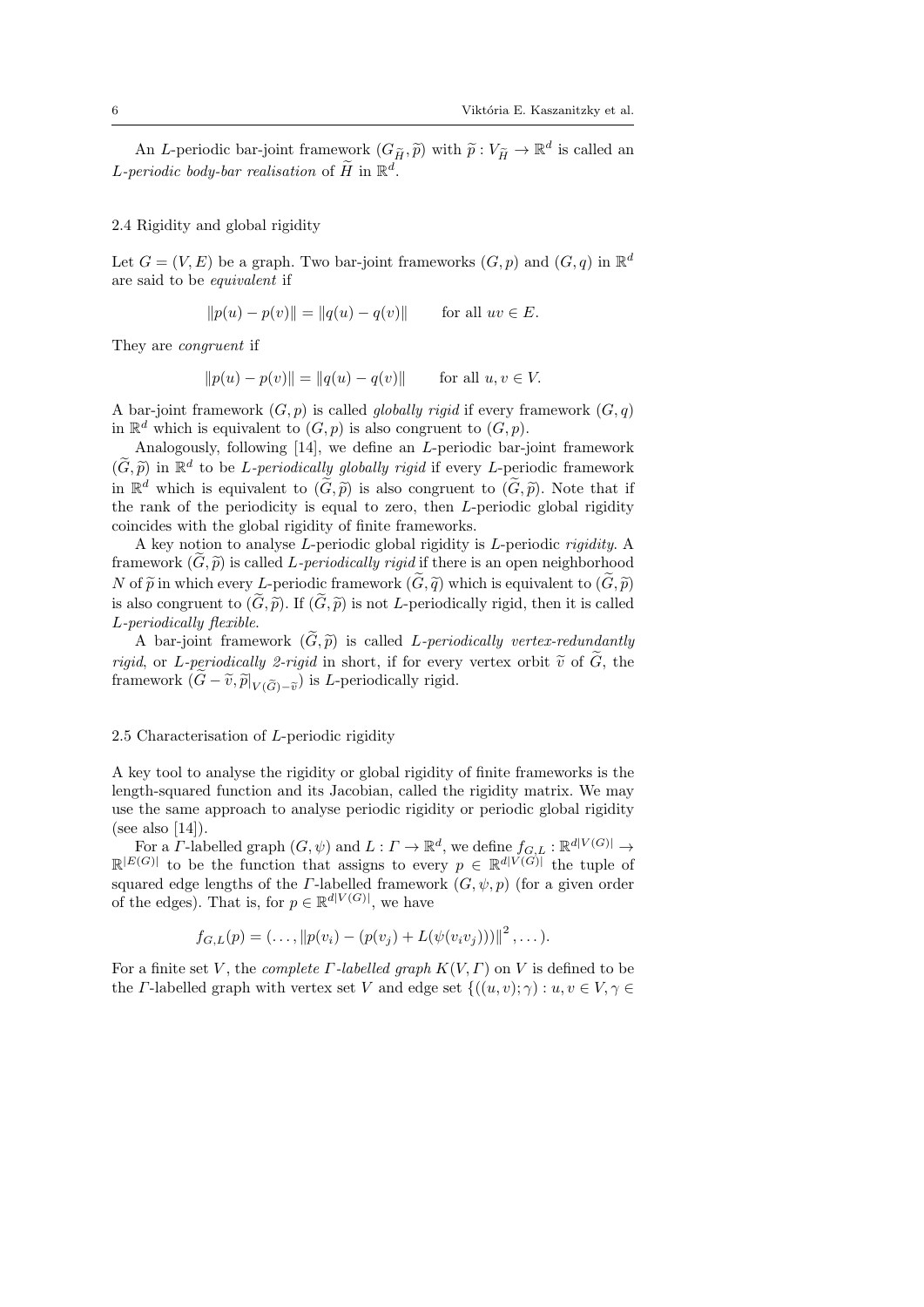$Γ$ , where  $((u, v); γ)$  denotes the directed edge  $(u, v)$  with label γ. We simply denote  $f_{K(V,\Gamma),L}$  by  $f_{V,L}$ .

By (1) we have the following fundamental fact.

**Proposition 1** Let  $(G, \tilde{p})$  be an L-periodic framework and let  $(G, \psi, p)$  be a<br>method  $F$  let  $H$  from events of  $(\widetilde{G}, \widetilde{g})$ . Then  $(\widetilde{G}, \widetilde{g})$  is L a minimized by debtally quotient *Γ*-labelled framework of  $(G, \tilde{p})$ . Then  $(G, \tilde{p})$  is *L*-periodically globally rigid (resp. rigid) if and only if for every  $q \in \mathbb{R}^{d|V(G)|}$  (resp. for every q in an open neighborhood of p in  $\mathbb{R}^{d|V(G)|}$ ,  $f_{G,L}(p) = f_{G,L}(q)$  implies  $f_{V(G),L}(p) =$  $f_{V(G),L}(q)$ .

We may therefore say that a *Γ*-labelled framework  $(G, \psi, p)$  is *L-periodically* globally rigid (or rigid) if for every  $q \in \mathbb{R}^{d|V(G)|}$  (resp. for every q in an open neighborhood of p in  $\mathbb{R}^{d|V(G)|}$ ,  $f_{G,L}(p) = f_{G,L}(q)$  implies  $f_{V(G),L}(p) =$  $f_{V(G),L}(q)$ , and we may focus on characterising the L-periodic global rigidity (or rigidity) of *Γ*-labelled frameworks. If  $(G, \psi, p)$  is not *L*-periodically rigid, then it is called L-periodically flexible. A  $\Gamma$ -labelled framework  $(G, \psi, p)$ is L-periodically 2-rigid if for every vertex v of G, the  $\Gamma$ -labelled framework  $(G - v, \psi|_{G-v}, p|_{V(G)-v})$  is *L*-periodically rigid.

We have the following basic result for analysing L-periodic rigidity.

**Theorem 3 ([20], [14])** Let  $(G, \psi, p)$  be a generic  $\Gamma$ -labelled framework in  $\mathbb{R}^d$  with  $|V(G)| \geq d+1$  and rank k periodicity  $\Gamma$ , and let  $L : \Gamma \to \mathbb{R}^d$  be non-singular. Then  $(G, \psi, p)$  is L-periodically rigid if and only if

$$
\text{rank } df_{G,L}|_p = d|V(G)| - d - \binom{d-k}{2},
$$

where  $df_{GL}|_p$  denotes the Jacobian of  $f_{GL}$  at p.

For combinatorial characterisations of generic L-periodically rigid or globally rigid  $\Gamma$ -labelled frameworks in  $\mathbb{R}^2$ , we refer the reader to [22,14] and [14], respectively. A combinatorial characterisation of generic L-periodically rigid body-bar frameworks in  $\mathbb{R}^d$  has been established in [26] (see also Theorem 7).

# 3 Rigidity implies global rigidity for small graphs

We first prove the following periodic counterpart of [4, Lemma 1].

**Lemma 1** Let  $(G, \psi)$  be the  $\mathbb{Z}^k$ -labelled graph with vertices  $v_1, \ldots, v_n$  and no edges, and let  $L : \mathbb{Z}^k \to \mathbb{R}^d$  be a non-singular homomorphism. Further, let  $(G, \psi, p)$  and  $(G, \psi, q)$  be two  $\mathbb{Z}^k$ -labelled frameworks whose coverings are the L-periodic frameworks  $(\widetilde{G}, \widetilde{p})$  and  $(\widetilde{G}, \widetilde{q})$  in  $\mathbb{R}^d$ .<br>We denote  $p_{\alpha} = \widetilde{p}(\alpha x_1) - p(x_1) + I(\alpha)$  and

We denote  $p_{\gamma,i} = \tilde{p}(\gamma v_i) = p(v_i) + L(\gamma)$  and  $q_{\gamma,i} = \tilde{q}(\gamma v_i) = q(v_i) + L(\gamma)$ for  $i = 1, \ldots, n$  and  $\gamma \in \mathbb{Z}^k$ . Let  $\bar{p}_{\gamma,i} : [0,1] \to \mathbb{R}^{2d}$  be the following continuous maps for  $i = 1, \ldots, n$ :

$$
\bar{p}_{\gamma,i}(t) = \left(\frac{p_{\gamma,i} + q_{\gamma,i}}{2} + (\cos(\pi t))\frac{p_{\gamma,i} - q_{\gamma,i}}{2}, (\sin(\pi t))\frac{p_{\gamma,i} - q_{\gamma,i}}{2}\right). \tag{2}
$$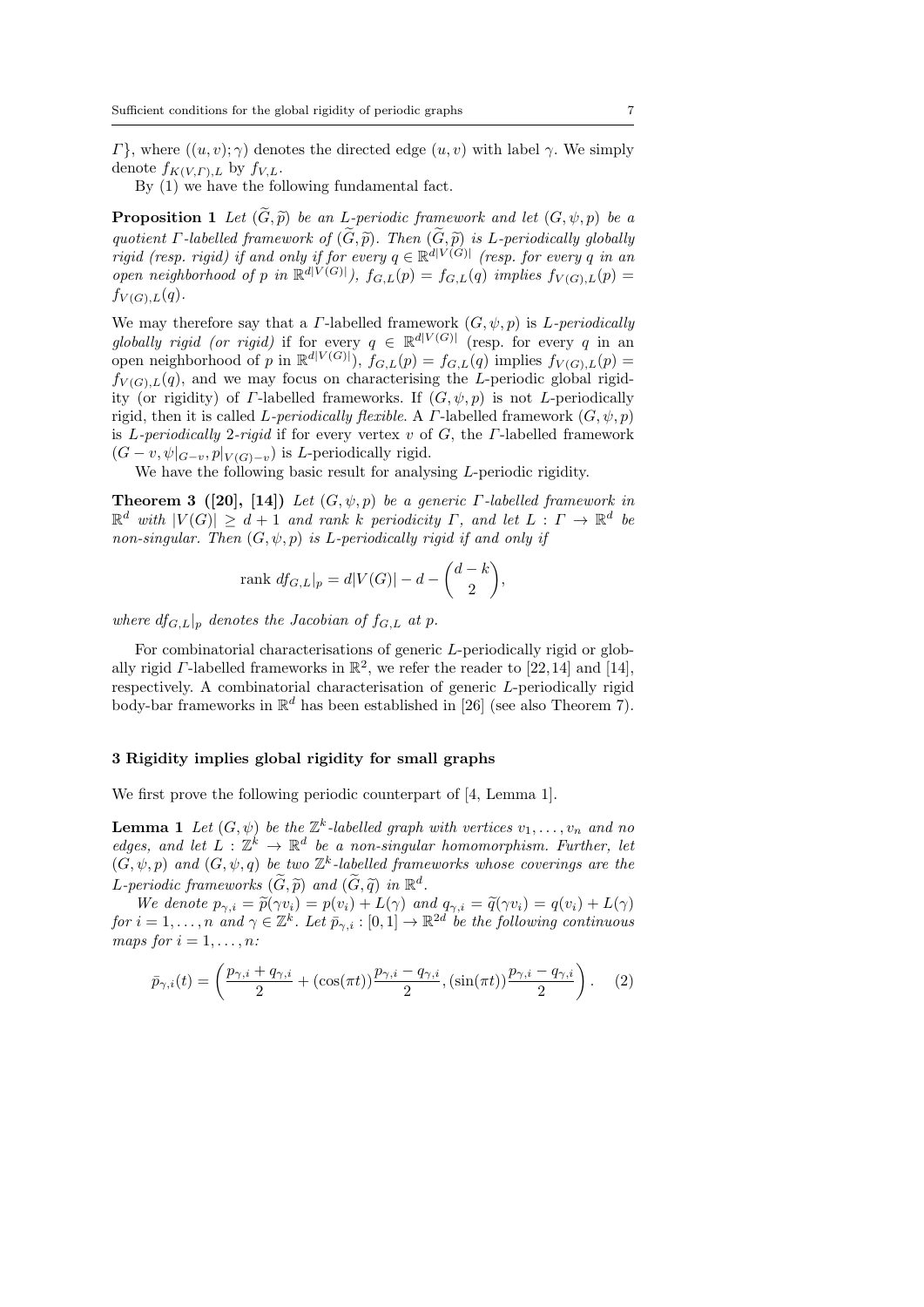Then  $\bar{p}_{\gamma,i}(0) = (p_{\gamma,i}, 0^d)$  and  $\bar{p}_{\gamma,i}(1) = (q_{\gamma,i}, 0^d)$ , where  $0^d$  denotes the ddimensional zero vector. Further,  $|\bar{p}_{\gamma,i}(t) - \bar{p}_{\gamma',j}(t)|$  is monotone and  $\bar{p}_{\gamma,i}(t) =$  $\bar{p}_{0^k,i}(t) + (L(\gamma), 0^d)$  for every  $i, j \in \{1, \ldots, n\}$  and  $\gamma, \gamma' \in \mathbb{Z}^k$ .

Proof We only prove the last equation as the other statements follow directly from [4, Lemma 1]. Observe that

$$
\bar{p}_{\gamma,i}(t) = \left(\frac{p_{\gamma,i} + q_{\gamma,i}}{2} + (\cos(\pi t))\frac{p_{\gamma,i} - q_{\gamma,i}}{2}, (\sin(\pi t))\frac{p_{\gamma,i} - q_{\gamma,i}}{2}\right)
$$
\n
$$
= \left(\frac{p_{0^k,i} + L(\gamma) + q_{0^k,i} + L(\gamma)}{2} + (\cos(\pi t))\frac{p_{0^k,i} + L(\gamma) - (q_{0^k,i} + L(\gamma))}{2},
$$
\n
$$
(\sin(\pi t))\frac{p_{0^k,i} + L(\gamma) - (q_{0^k,i} + L(\gamma))}{2}\right)
$$
\n
$$
= \left(\frac{p_{0^k,i} + q_{0^k,i}}{2} + L(\gamma) + (\cos(\pi t))\frac{p_{0^k,i} - q_{0^k,i}}{2}, (\sin(\pi t))\frac{p_{0^k,i} - q_{0^k,i}}{2}\right)
$$
\n
$$
= \bar{p}_{0^k,i}(t) + (L(\gamma), 0^d)
$$

holds for every  $i \in \{1, ..., n\}$  and  $\gamma \in \mathbb{Z}^k$ . The contract of the contract of  $\Box$ 

Lemma 1 implies the following theorem.

**Theorem 4** Let  $L : \Gamma \to \mathbb{R}^d$  be a non-singular homomorphism and let  $(G, \psi, p)$ be a  $\Gamma$ -labelled framework in  $\mathbb{R}^d$  which is not L-periodically globally rigid. Then the framework  $(G, \psi, (p, 0^d))$  with  $(p, 0^d) : V(G) \to \mathbb{R}^{2d}$  is  $(L, 0^d)$ -periodically flexible in  $\mathbb{R}^{2d}$ , where  $(L, 0^d) : \Gamma \to \mathbb{R}^{2d}$  maps  $\gamma \in \Gamma$  to  $(L(\gamma), 0^d)$ .

*Proof* Since  $(G, \psi, p)$  is not *L*-periodically globally rigid, it follows from Proposition 1 that there exists a *Γ*-labelled framework  $(G, \psi, q)$  whose covering  $(\widetilde{G}, \widetilde{q})$ is equivalent but not congruent to the covering  $(\tilde{G}, \tilde{p})$  of  $(G, \psi, p)$ . By Lemma 1, there exists a continuous deformation between  $(\tilde{G}, (\tilde{p}, 0^d))$  and  $(\tilde{G}, (\tilde{q}, 0^d))$ <br>in  $\mathbb{R}^{2d}$  that maintains the lattice  $(I, 0^d)$  and by the monotonicity of the in  $\mathbb{R}^{2d}$  that maintains the lattice  $(L, 0^d)$  and, by the monotonicity of the distances, also maintains the edge lengths. Therefore, this map proves that  $(G, \psi, (p, 0^d))$  is  $(L, 0^d)$ -periodically flexible.

Let  $(G, \psi, p)$  be a *Γ*-labelled framework in  $\mathbb{R}^d$ ,  $\widetilde{G}$  be the covering of  $(G, \psi)$ , and  $L: \Gamma \to \mathbb{R}^d$  be a non-singular homomorphism. Suppose  $|V(G)| \leq d-k+1$ . Observe that for  $D \geq d$ , the points  $(\widetilde{q}(v), 0^{D-d}), v \in V(\widetilde{G}),$  of the  $(L, 0^{D-d})$ -<br>particular framework  $(\widetilde{G}, (\widetilde{\alpha}, 0^{D-d}))$  in  $\mathbb{R}^D$  effinally graps a grappe of dimension at periodic framework  $(\widetilde{G}, (\widetilde{q}, 0^{D-d}))$  in  $\mathbb{R}^D$  affinely span a space of dimension at most  $|V(G)| + k - 1 \leq d$ . Now suppose that  $(G, \psi, n)$  is L periodically rigid most  $|V(G)| + k - 1 \le d$ . Now suppose that  $(G, \psi, p)$  is *L*-periodically rigid in  $\mathbb{R}^d$ . Then it also has to be *L*-periodically globally rigid in  $\mathbb{R}^d$ . If not, then during its non-trivial continuous motion in  $\mathbb{R}^{2d}$ , which is guaranteed to exist by Theorem 4, the points of the corresponding covering frameworks span an at most d-dimensional subspace, a contradiction. Hence we have the following corollary of Theorem 4.

**Corollary 1** Let  $(G, \psi, p)$  be a *Γ*-labelled framework in  $\mathbb{R}^d$  with rank k periodicity and  $L: \Gamma \to \mathbb{R}^d$ . Suppose that  $(G, \psi, p)$  is L-periodically rigid and  $|V(G)| \leq d - k + 1$ . Then  $(G, \psi, p)$  is also L-periodically globally rigid.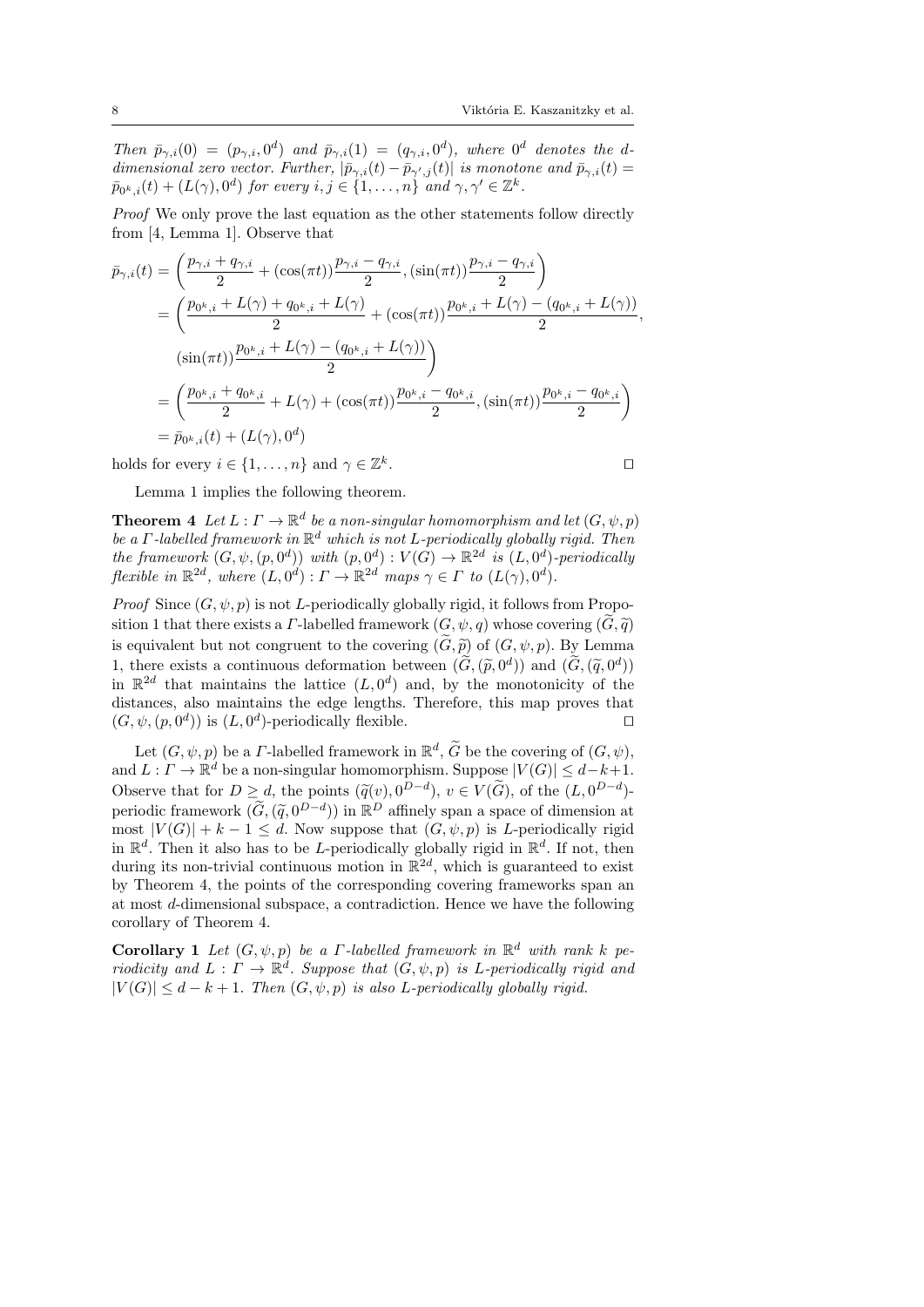# 4 2-Rigidity implies global rigidity

In this section we extend Theorem 1 to periodic frameworks by showing that  $L$ -periodic 2-rigidity, together with a rank condition on the  $\Gamma$ -labelled graph in the case when the framework is d-periodic in  $\mathbb{R}^d$ , implies L-periodic global rigidity. We need several lemmas. The first one is Proposition 13 in [11].

**Lemma 2** ([11]) Let  $f : \mathbb{R}^d \to \mathbb{R}^d$  be a polynomial map with rational coefficients and p be a generic point in  $\mathbb{R}^d$ . Suppose that  $df|_p$  is non-singular. Then for every  $q \in f^{-1}(f(p))$  we have  $\overline{\mathbb{Q}(p)} = \overline{\mathbb{Q}(q)}$ , where  $\overline{\mathbb{Q}(p)}$  and  $\overline{\mathbb{Q}(q)}$  denote the algebraic closures of  $\mathbb{Q}(p)$  and  $\mathbb{Q}(q)$ , respectively.

Let  $\Gamma$  be a group isomorphic to  $\mathbb{Z}^k$ ,  $t = \max\{d-k, 1\}$ ,  $(G, \psi)$  be a  $\Gamma$ -labelled graph with  $|V(G)| \geq t$ , and  $L: \Gamma \to \mathbb{R}^d$  be non-singular. For simplicity we suppose that the linear span of  $L(\Gamma)$  is  $\{0\}^{d-k} \times \mathbb{R}^k$ , the linear subspace spanned by the last k coordinates. We pick any t vertices  $v_1, \ldots, v_t$ , and define the augmented function of  $f_{G,L}$  by  $\hat{f}_{G,L} := (f_{G,L}, g)$ , where  $g: \mathbb{R}^{d|V|} \to \mathbb{R}^{d+(\frac{t}{2})}$ is a rational polynomial map given by

$$
g(p) = (p_1(v_1), \ldots, p_d(v_1), p_1(v_2), \ldots, p_{t-1}(v_2), p_1(v_3), \ldots, p_{t-2}(v_3), \ldots, p_1(v_t)),
$$

where  $p \in \mathbb{R}^{d|V|}$  and  $p_i(v_j)$  denotes the *i*-th coordinate of  $p(v_j)$ . Augmenting  $f_{G,L}$  by g corresponds to "pinning down" some coordinates to eliminate trivial continuous motions.

The following lemma is Proposition 3.6 in [14].

**Lemma 3** ([14]) Let  $(G, \psi, p)$  be a  $\Gamma$ -labelled framework in  $\mathbb{R}^d$  with rank k periodicity and  $L : \Gamma \to \mathbb{R}^d$  be a non-singular homomorphism such that  $L(\Gamma) \subset \{0\}^{d-k} \times \mathbb{R}^k$ . Suppose that p is generic and  $|V(G)| \ge \max\{d-k, 1\}$ . Then

$$
\text{rank } d\hat{f}_{G,L}|_p = \text{rank } df_{G,L}|_p + d + \binom{d-k}{2}.
$$

We also need an adapted version of [14, Lemma 4.5], which is a periodic generalisation of an observation made in  $[10, 25]$ . To state this lemma, we require the following definition.

Let  $(G, \psi)$  be a *Γ*-labelled graph and let v be a vertex of *G*. Suppose that every edge incident to  $v$  is directed from  $v$ . For each pair of nonparallel edges  $e_1 = vu$  and  $e_2 = vw$  in  $(G, \psi)$ , let  $e_1 \cdot e_2$  be the edge from u to w with label  $\psi(vu)^{-1}\psi(vw)$ . We define  $(G_v, \psi_v)$  to be the *Γ*-labelled graph obtained from  $(G, \psi)$  by removing v and inserting  $e_1 \cdot e_2$  (unless it is already present) for every pair of nonparallel edges  $e_1, e_2$  incident to v.

**Lemma 4** Let  $(G, \psi, p)$  be a generic  $\Gamma$ -labelled framework in  $\mathbb{R}^d$  with rank k periodicity  $\Gamma$  and with  $|V(G)| \geq d - k + 2$  and let  $L : \Gamma \to \mathbb{R}^d$  be nonsingular. Suppose that the covering  $(\widetilde{G}, \widetilde{p})$  has a vertex v with at least  $d+1$ neighbours  $\gamma_0v_0, \gamma_1v_1, \ldots, \gamma_d v_d$ , where  $v, v_i \in V(G), \gamma_i \in \Gamma$ , so that the points  $\widetilde{p}(\gamma_0v_0), \widetilde{p}(\gamma_1v_1), \ldots, \widetilde{p}(\gamma_d v_d)$  affinely span  $\mathbb{R}^d$ . Suppose further that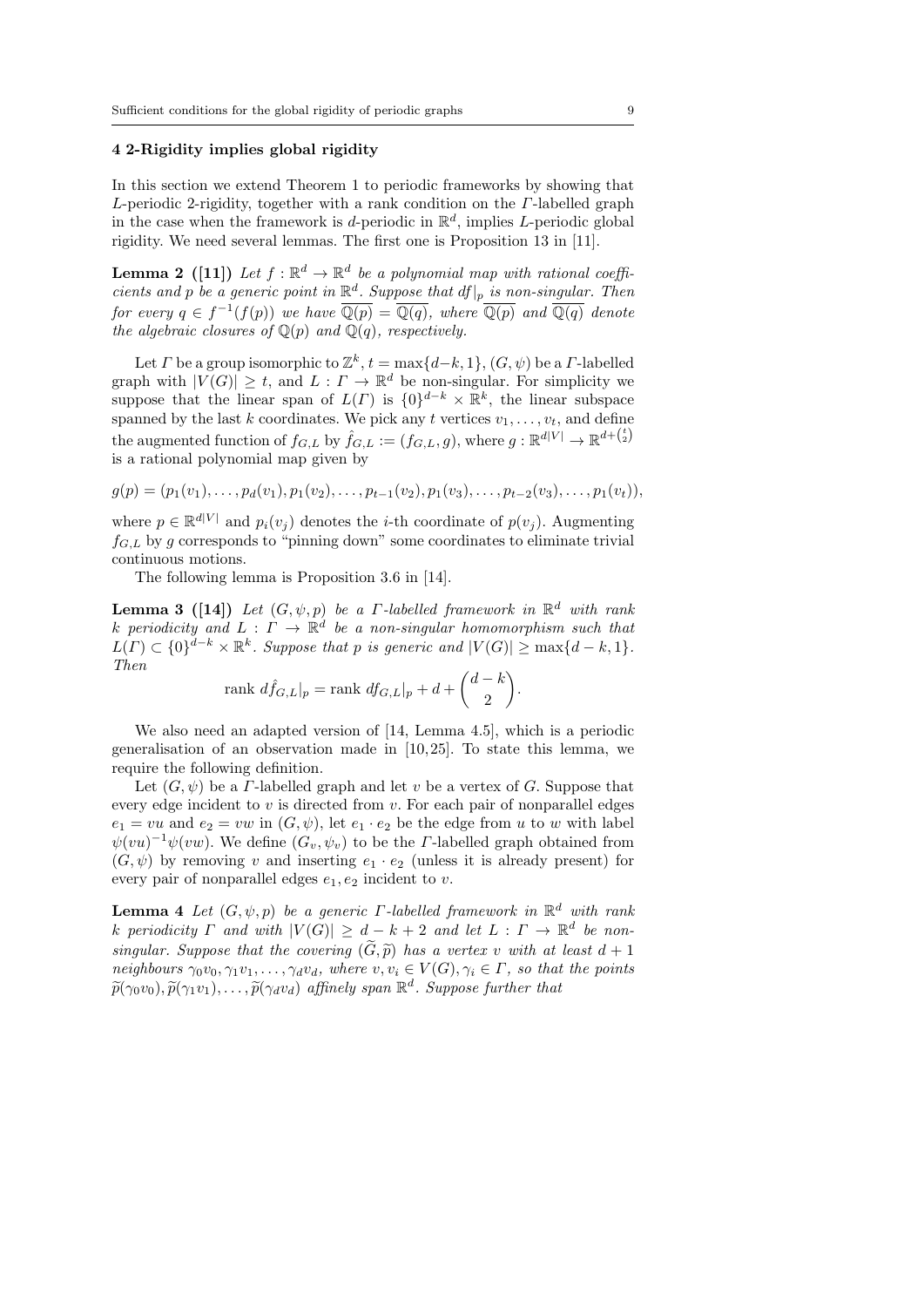- $(G-v, \psi|_{G-v}, p')$  is L-periodically rigid in  $\mathbb{R}^d$ , with notation  $p' = p|_{V(G)-v}$ , and
- $(G_v, \psi_v, p')$  is L-periodically globally rigid in  $\mathbb{R}^d$ .
- Then  $(G, \psi, p)$  is L-periodically globally rigid in  $\mathbb{R}^d$ .

*Proof* We assume (by rotating the whole space if necessary) that  $L(\Gamma)$  =  ${0}^{d-k} \times \mathbb{R}^k$ . We pin the framework  $(G, \psi, p)$  and take any  $q \in \hat{f}_{G,L}^{-1}(\hat{f}_{G,L}(p)).$ Since  $|V(G)| \geq d - k + 2 > \max\{d - k, 1\}$ , we may assume that v is not "pinned" (i.e., v is different from the vertices selected when augmenting  $f_{G,L}$ to  $\tilde{f}_{G,L}$ ). Our goal is to show that  $p = q$ .

Let p' and q' be the restrictions of p and q to  $V(G) - v$ , respectively. Since  $(G - v, \psi|_{G-v}, p')$  is *L*-periodically rigid, we have rank  $df_{G-v,L}|_{p'} =$  $d|V(G - v)| - d - \binom{d-k}{2}$  by Theorem 3. Then, by Lemma 3, we further have rank  $\hat{df}_{G-v,L}|_{p'} = d|V(G-v)|$ . Thus we can take a spanning subgraph H of  $G - v$  such that  $d\hat{f}_{H,L}|_{p'}$  has linearly independent rows and is hence nonsingular. Since  $q' \in \hat{f}_{H,L}^{-1}(\hat{f}_{H,L}(p'))$ , it follows from Lemma 2 that  $\overline{\mathbb{Q}(p')}$  $\overline{\mathbb{Q}(q')}$ . This in turn implies that q' is generic.

Consider the edges  $e_0 = v v_0, e_1 = v v_1, \ldots, e_d = v v_d$  in  $(G, \psi)$  (all assumed to be directed from v) with respective labels  $\psi(e_0) = \gamma_0, \psi(e_1) =$  $\gamma_1, \ldots, \psi(e_d) = \gamma_d$ . Note that we may have  $v_i = v_j$  for some i, j. By switching, we may further assume that  $\gamma_0 = id$ . For each  $1 \leq i \leq d$ , let

$$
x_i = p(v_i) + L(\gamma_i) - p(v_0),
$$
  
\n
$$
y_i = q(v_i) + L(\gamma_i) - q(v_0),
$$

and let P and Q be the  $d \times d$ -matrices whose *i*-th column is  $x_i$  and  $y_i$ , respectively. Note that since  $p(v_i) + L(\gamma_i) - p(v_0) = \tilde{p}(\gamma_i v_i) - \tilde{p}(v_0)$ , and  $q(v_i) + L(\gamma_i) - q(v_0) = \tilde{q}(\gamma_i v_i) - \tilde{q}(v_0)$ , and p', q' are generic,  $x_1, \ldots, x_d$  and<br> $y_i$ ,  $y_i$  are perpectively linearly independent, and hence  $P$  and  $Q$  are both  $y_1, \ldots, y_d$  are, respectively, linearly independent, and hence P and Q are both non-singular.

Let  $x_v = p(v) - p(v_0)$  and  $y_v = q(v) - q(v_0)$ . We then have  $||x_v|| = ||y_v||$ since G has the edge  $vv_0$  with  $\psi(vv_0) = id$ . Due to the existence of the edge  $e_i$  we also have

$$
0 = \langle p(v_i) + L(\gamma_i) - p(v), p(v_i) + L(\gamma_i) - p(v) \rangle - \langle q(v_i) + L(\gamma_i) - q(v), q(v_i) + L(\gamma_i) - q(v) \rangle
$$
  
=  $\langle x_i - x_v, x_i - x_v \rangle - \langle y_i - y_v, y_i - y_v \rangle$   
=  $(||x_i||^2 - ||y_i||^2) - 2\langle x_i, x_v \rangle + 2\langle y_i, y_v \rangle$ ,

where we used  $||x_v|| = ||y_v||$ . Denoting by  $\delta$  the d-dimensional vector whose *i*-th coordinate is equal to  $||x_i||^2 - ||y_i||^2$ , the above d equations can be summarized as

$$
0 = \delta - 2P^T x_v + 2Q^T y_v
$$

which is equivalent to

$$
y_v = (Q^T)^{-1} P^T x_v - \frac{1}{2} (Q^T)^{-1} \delta.
$$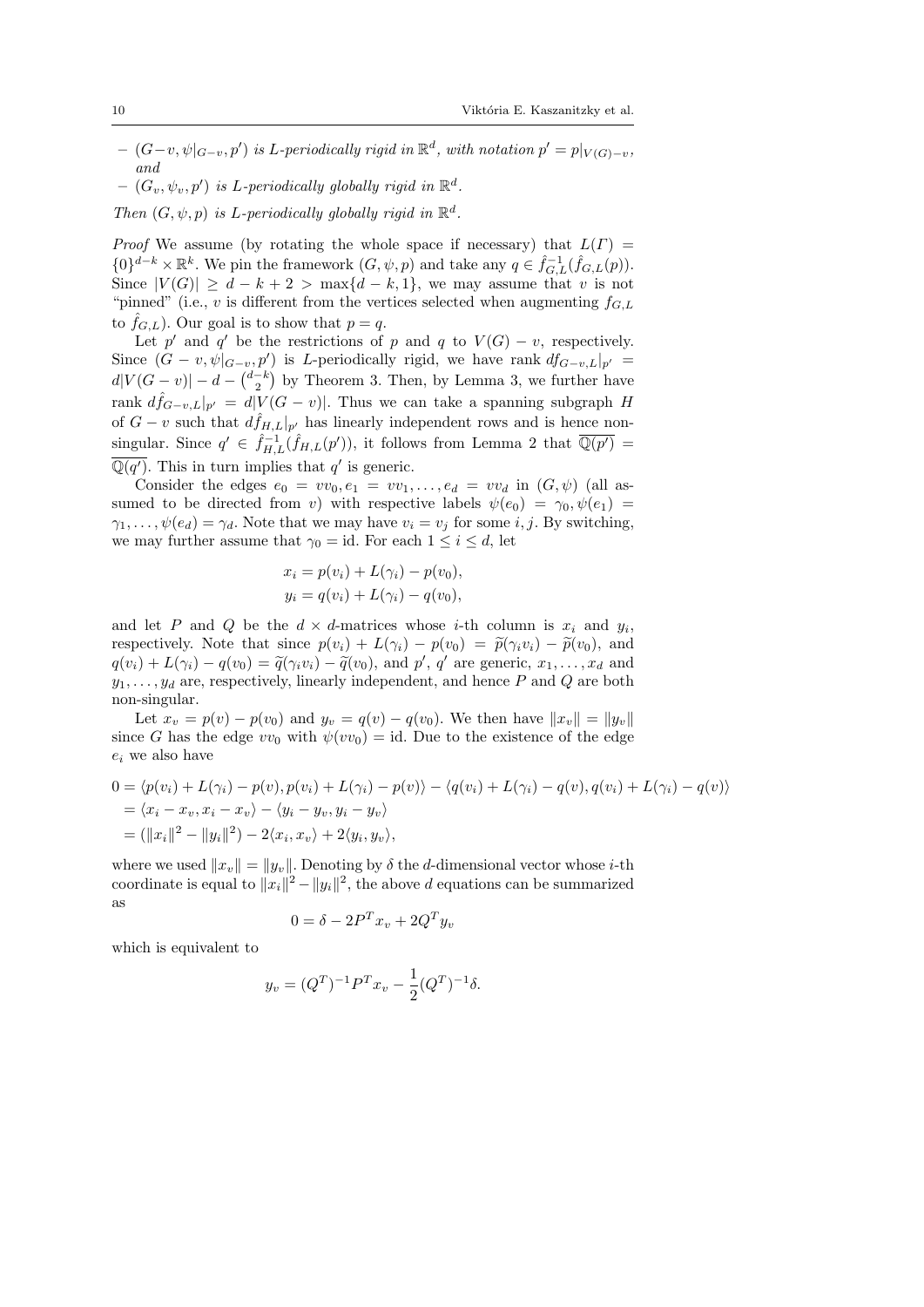By putting this into  $||x_v||^2 = ||y_v||^2$ , we obtain

$$
x_v^T (I_d - PQ^{-1} (PQ^{-1})^T) x_v - (\delta^T Q^{-1} (Q^{-1})^T P^T) x_v + \frac{1}{4} \delta^T Q^{-1} (Q^{-1})^T \delta = 0,
$$
\n(3)

where  $I_d$  denotes the  $d \times d$  identity matrix.

Note that each entry of P is contained in  $\mathbb{Q}(p')$ , and each entry of Q is contained in  $\mathbb{Q}(q')$ . Since  $\overline{\mathbb{Q}(p')} = \overline{\mathbb{Q}(q')}$ , this implies that each entry of  $PQ^{-1}$  is contained in  $\overline{\mathbb{Q}(p')}$ . On the other hand, since p is generic, the set of coordinates of  $p(v)$  (and hence those of  $x_v$ ) is algebraically independent over  $\overline{\mathbb{Q}(p')}$ . Therefore, by regarding the left-hand side of (3) as a polynomial in  $x_v$ , the polynomial must be identically zero. In particular, we get

$$
I_d - PQ^{-1}(PQ^{-1})^T = 0.
$$

Thus,  $PQ^{-1}$  is orthogonal. In other words, there is some orthogonal matrix S such that  $P = SQ$ , and we get  $||p(v_i) + L(\gamma_i) - p(v_0)|| = ||x_i||$  $||Sy_i|| = ||y_i|| = ||q(v_i) + L(\gamma_i) - q(v_0)||$  for every  $1 \leq i \leq d$ . Therefore,  $q' \in f_{G_v,L}^{-1}(f_{G_v,L}(p'))$ . Since  $(G_v,\psi_v,p)$  is L-periodically globally rigid, this in turn implies that  $f_{V-v,L}(p') = f_{V-v,L}(q')$ . Thus we have  $p' = q'$ .

Since  $\{p(v_i) + L(\gamma_i) : 0 \leq i \leq d\}$  affinely spans  $\mathbb{R}^d$ , there is a unique extension of  $p': V(G)-v \to \mathbb{R}^d$  to  $r: V(G) \to \mathbb{R}^d$  such that  $f_{G,L}(r) = f_{G,L}(p)$ . Thus we obtain  $p = q$ .

Finally, we need the following special case of [14, Lemma 3.1].

**Lemma 5** Let  $(G, \psi, p)$  be a generic  $\Gamma$ -labelled framework in  $\mathbb{R}^d$  with  $|V(G)| \ge$ 2, rank k periodicity  $\Gamma$ , and let  $L : \Gamma \to \mathbb{R}^d$  be a non-singular homomorphism. If  $(G, \psi, p)$  is L-periodically globally rigid, then the rank of  $(G, \psi)$  is equal to k.

Lemma 5 is easily seen to be true, because if the rank of  $(G, \psi)$  is less than k, then the covering  $(\widetilde{G}, \widetilde{p})$  of  $(G, \psi, p)$  has infinitely many connected components, each of which may be 'flipped' individually in a periodic fashion to obtain an L-periodic framework  $(G, \tilde{q})$  which is equivalent, but not congruent to  $(G, \tilde{p})$ . Thus,  $(G, \psi, p)$  is not *L*-periodically globally rigid.

This is illustrated by the two equivalent but non-congruent 2-periodic frameworks in  $\mathbb{R}^2$  shown in Figure 2 whose *Γ*-labelled graph  $(G, \psi)$  has rank 1. Note, however, that  $(G, \psi)$  is *L*-periodically 2-rigid, since it is *L*-periodically rigid and the removal of any vertex results in a trivial framework with one vertex orbit and no edges (recall also Theorem 3).

It follows that in the case when  $k = d$ , L-periodic 2-rigidity is not sufficient for L-periodic global rigidity. In this case we need the added assumption that rank $(G, \psi) = d$ . In the case when  $k < d$  and rank $(G, \psi) < k$ ,  $(G, \psi, p)$  can also not be L-periodically globally rigid, by Lemma 5. However, in this case,  $(G, \psi, p)$  is also not *L*-periodically 2-rigid.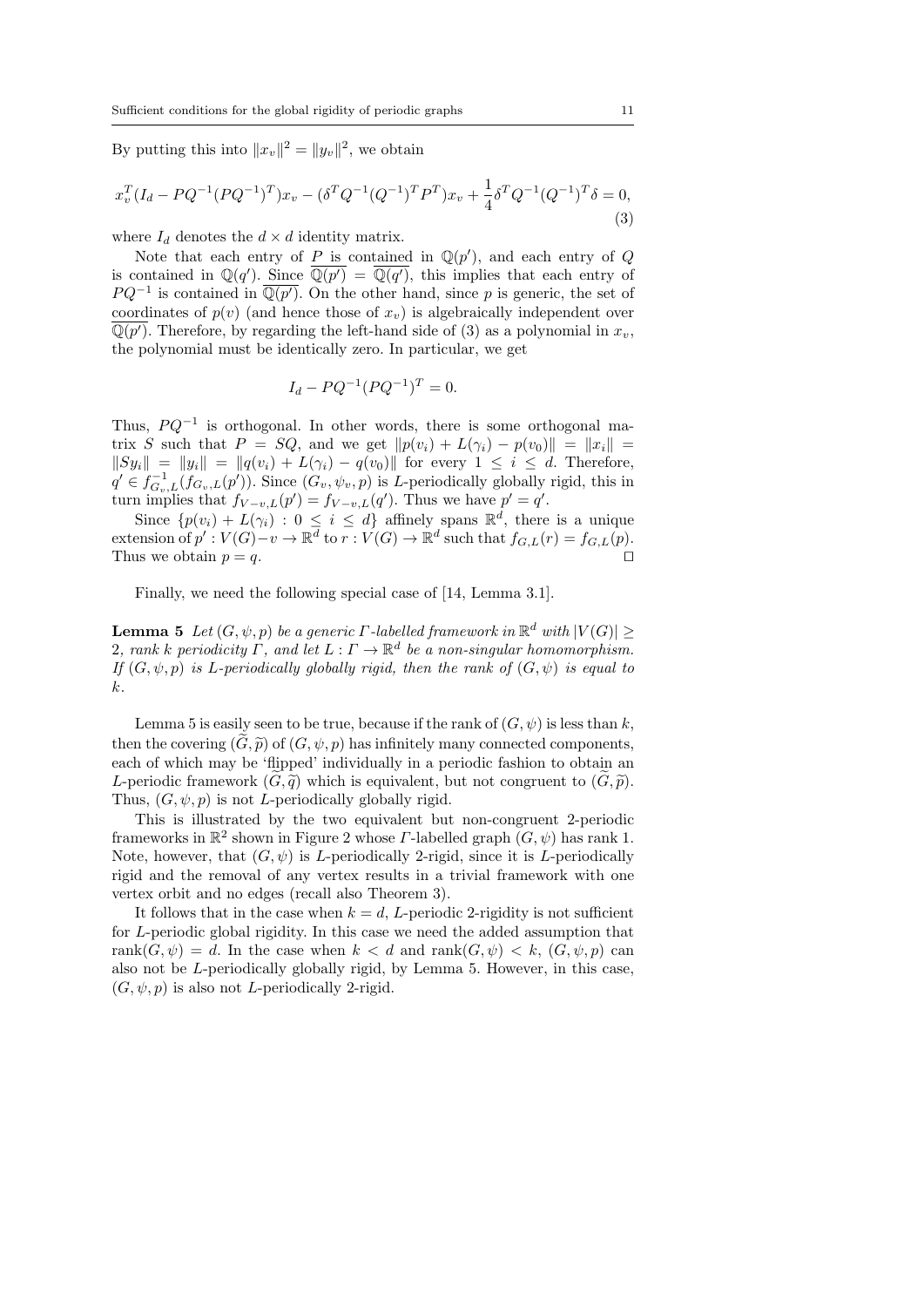

Fig. 2 Example of a  $\mathbb{Z}^2$ -labelled graph  $(G, \psi)$  with rank $(G, \psi) = 1$  (on the left) and two equivalent but not congruent L-periodic frameworks  $(\tilde{G}, \tilde{p})$  and  $(\tilde{G}, \tilde{q})$  with rank 2 periodicity in  $\mathbb{R}^2$ .

**Theorem 5** Let  $(G, \psi, p)$  be a generic  $\Gamma$ -labelled framework in  $\mathbb{R}^d$  with rank k periodicity  $\Gamma$ , and let  $L : \Gamma \to \mathbb{R}^d$  be non-singular. If  $(G, \psi, p)$  is L-periodically 2-rigid, and if  $(G, \psi)$  is also of rank d in the case when  $k = d$ , then  $(G, \psi, p)$ is L-periodically globally rigid in  $\mathbb{R}^d$ .

*Proof* We use induction on  $|V(G)|$ . If  $|V(G)| \leq d - k + 1$ , then  $(G, \psi, p)$  is Lperiodically globally rigid by the L-periodic rigidity of  $(G, \psi, p)$  and Corollary 1.

Now suppose that  $|V(G)| \geq d - k + 2$ , and let  $(\widetilde{G}, \widetilde{p})$  be the covering of  $(G, \psi, p)$ . By our assumption,  $(G - v, \psi|_{G-v}, p|_{V(G)-v})$  is *L*-periodically rigid for any vertex  $v \in V(G)$ .

Suppose first that  $|V(G)| = d-k+2$ . Then  $(G-v, \psi|_{G-v}, p|_{V(G)-v})$  is also L-periodically globally rigid by Corollary 1. We claim that for any occurrence of any  $v \in V(G)$  in the covering  $\widetilde{G}$ , the affine span of the set  $\{\widetilde{p}(w) | vw \in E(\widetilde{G})\}$ is all of  $\mathbb{R}^d$ .

If  $d = k$  (and hence  $|V(G)| = d - k + 2 = 2$ ) the claim follows from the fact that  $\text{rank}(G, \psi) = d$ , by our assumption.

If  $d > k$  (and hence  $|V(G)| = d - k + 2 > 2$ ), then we suppose for a contradiction that the claim is not true. Then the removal of a neighbour of  $v$ (and of all vertices belonging to that same vertex orbit) results in an L-periodic framework with at least two distinct orbits of points (since  $|V(G)| > 2$ ) and, by our genericity assumption, this framework has the property that all the points connected to  $\tilde{p}(v)$  affinely span a space of dimension at most  $d-2$ , so that  $\tilde{p}(v)$  can be rotated about this  $(d-2)$ -dimensional axis. Since all copies of points in the same orbit can then also be rotated in a periodic fashion and the affine span of the non-moving points is  $(d-1)$ -dimensional (as a kperiodic configuration with  $d - k$  vertex orbits), we obtain a contradiction to the L-periodic 2-rigidity of  $(G, \tilde{p})$ .

Thus, the affine span of the points  $\{\widetilde{p}(w)|vw \in E(\widetilde{G})\}$  is indeed all of  $\mathbb{R}^d$  as mod, and it follows from Lomma 4 that  $(G, \psi, n)$  is L poriodically globally claimed, and it follows from Lemma 4 that  $(G, \psi, p)$  is L-periodically globally rigid.

We may therefore assume that  $|V(G)| > d-k+2$ . We show that  $(G_v, \psi_v, p')$ is L-periodically 2-rigid for any  $v \in V(G)$ . Suppose for a contradiction that this is not true. Then there is a vertex  $u$  whose removal results in an  $L$ -periodically flexible framework. As the neighbours of one occurrence of  $v$  in  $G$  induce a complete graph in  $G_v$  (where any pair of vertices from the same vertex orbit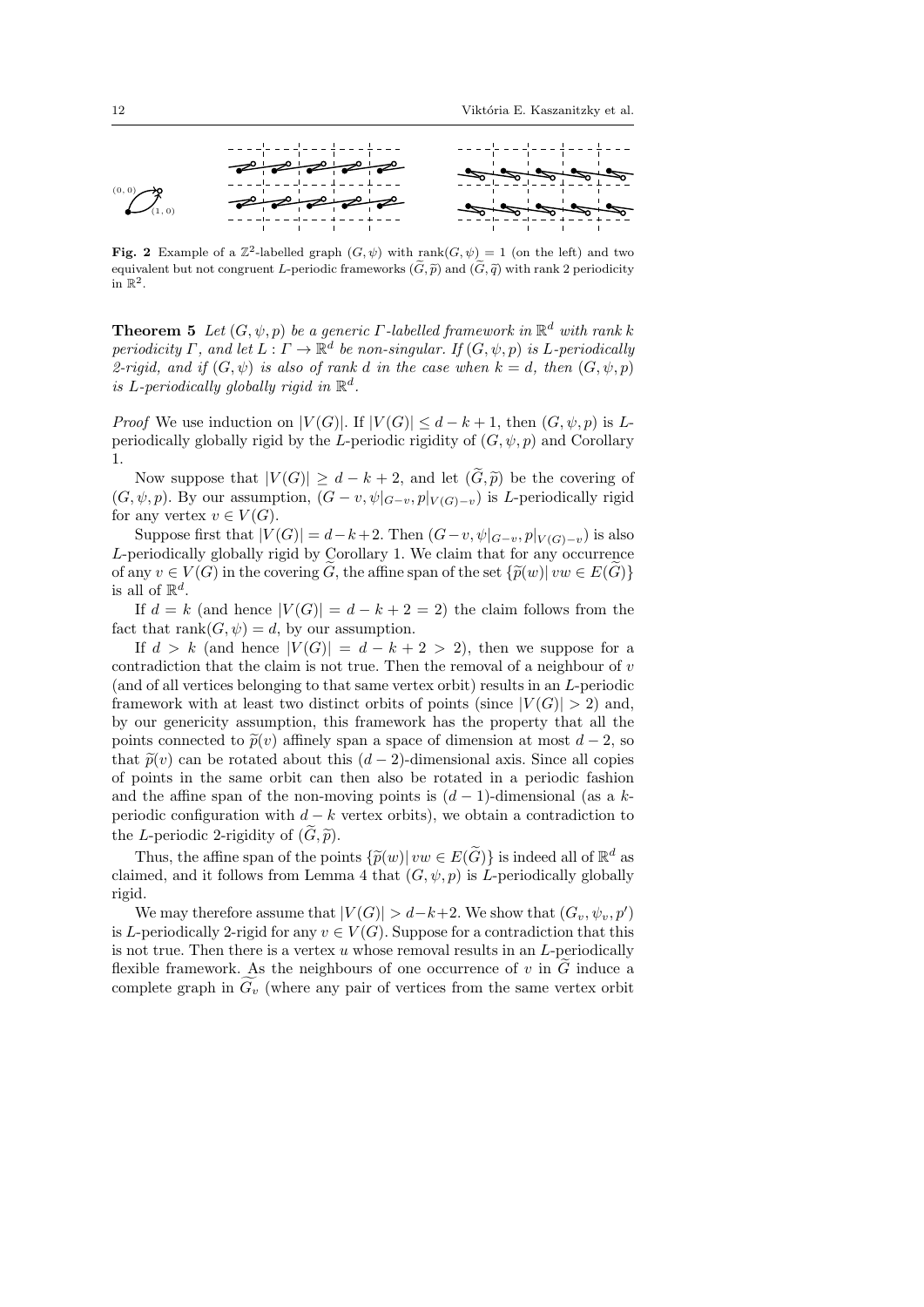may always be considered adjacent due to the fixed lattice representation), adding v together with its incident edges to  $(G_v - u, \psi_v|_{G_v - u}, p|_{V(G) - \{u, v\}})$ still yields an L-periodically flexible framework. This is a contradiction, as  $(G - u, \psi|_{G-u}, p|_{V(G)-u})$  is an *L*-periodically rigid *Γ*-labelled spanning subframework of the framework obtained from  $(G_v - u, \psi_v|_{G_v - u}, p|_{V(G) - \{u, v\}})$  by adding  $v$  and its incident edges.

Thus  $(G_v, \psi_v, p')$  is *L*-periodically 2-rigid as claimed. Moreover, since  $(G, \psi)$ is 2-connected by the L-periodic 2-rigidity of  $(G, \psi, p)$ , it follows from the definition of  $(G_v, \psi_v)$  that  $\Gamma_G = \Gamma_{G_v}$ . Thus, if  $(G, \psi)$  is of rank d then so is  $(G_v, \psi_v)$ . It now follows from the induction hypothesis that  $(G_v, \psi_v, p)$ is L-periodically globally rigid. Moreover, by the same argument as above for the case when  $|V(G)| = d - k + 2 > 2$ , the affine span of the points  ${\{\widetilde{p}(w)|vw\in E(\widetilde{G})\}}$  is all of  $\mathbb{R}^d$ . Thus, by Lemma 4,  $(G,\psi,p)$  is *L*-periodically globally rigid globally rigid.  $\square$ 

## 5 Global rigidity of body-bar frameworks

Using Theorem 5 in combination with Lemma 5 and the following Lemma 6 (which is Lemma 3.7 in [14]) we can now easily prove an extension of Theorem 2 to periodic body-bar frameworks. We need the following definitions.

An L-periodic framework  $(\tilde{G}, \tilde{p})$  with rank k periodicity  $\Gamma$  is said to be L*periodically bar-redundantly rigid* if  $(\widetilde{G}-\widetilde{e},\widetilde{p})$  is *L*-periodically rigid for every edge orbit  $\tilde{e}$  of  $\tilde{G}$ .

Similarly, an L-periodic body-bar realisation  $(G_{\widetilde{H}}, \widetilde{p})$  of a multi-graph  $\widetilde{H}$  is L-periodically bar-redundantly rigid if for every edge orbit  $\tilde{e}$  of  $\tilde{H}$ , the framework  $(G_{\widetilde{H}} - \widetilde{e}, \widetilde{p})$  is L-periodically rigid. (Recall the definition of a body-bar realisation in Section 2.3.)

**Lemma 6** ([14]) Let  $(\widetilde{G}, \widetilde{p})$  be a generic L-periodic framework in  $\mathbb{R}^d$  with rank k periodicity  $\Gamma$ , and let  $L : \Gamma \to \mathbb{R}^d$  be non-singular. Suppose also that the quotient  $\Gamma$ -labelled graph  $(G, \psi)$  of G has  $|V(G)| \geq d+1$  if  $k \geq 1$  and  $|V(G)| \geq d+2$  if  $k = 0$ . If  $(\widetilde{G}, \widetilde{p})$  is L-periodically globally rigid, then  $(\widetilde{G}, \widetilde{p})$ is L-periodically bar-redundantly rigid.

The following extension of Theorem 2 gives a combinatorial characterisation of generic L-periodically globally rigid body-bar frameworks in  $\mathbb{R}^d$ .

**Theorem 6** Let  $(G_{\widetilde{H}}, \widetilde{p})$  be a generic L-periodic body-bar realisation of the multi-graph  $\widetilde{H}$  in  $\mathbb{R}^d$  with rank k periodicity  $\Gamma$ , and let  $L : \Gamma \to \mathbb{R}^d$  be non-singular. Then  $(G_{\widetilde{H}}, \widetilde{p})$  is L-periodically globally rigid in  $\mathbb{R}^d$  if and only<br>if  $(G_{\widetilde{H}}, \widetilde{p})$  is L periodically har redundantly rigid in  $\mathbb{R}^d$  and the quotient  $\Gamma$ if  $(G_{\widetilde{H}}, \widetilde{p})$  is L-periodically bar-redundantly rigid in  $\mathbb{R}^d$ , and the quotient  $\Gamma$ -<br>labelled graph of  $C_R$  is of rank d in the same when  $k-d$ labelled graph of  $G_{\widetilde{H}}$  is of rank d in the case when  $k = d$ .

Proof It immediately follows from Lemma 6 that L-periodic bar-redundant rigidity is necessary for a generic L-periodic body-bar realisation to be Lperiodically globally rigid. Moreover, it follows from Lemma 5 that in the case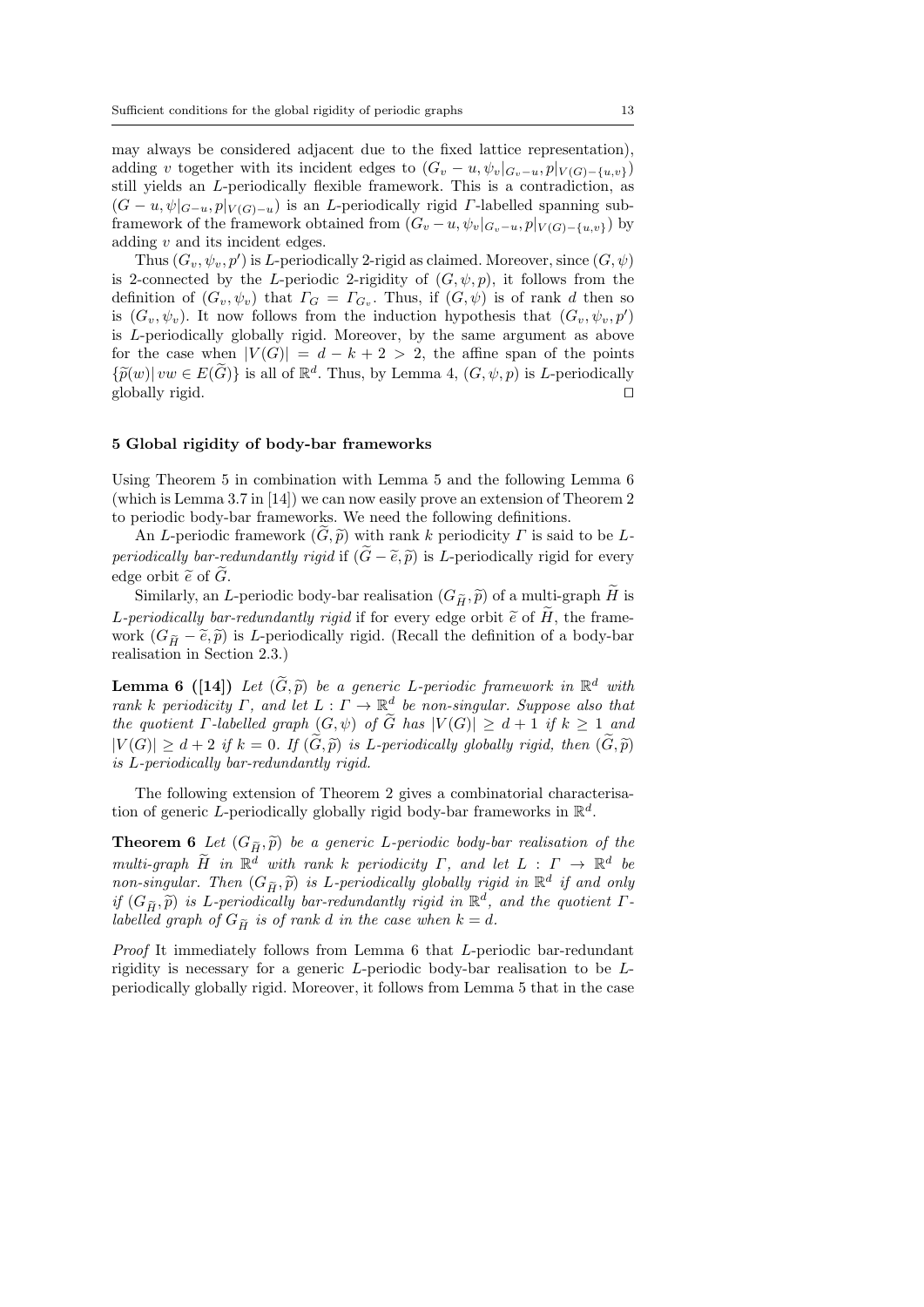when  $k = d$ , the rank of the quotient *Γ*-labelled graph of  $G_{\widetilde{H}}$  must be equal to d for a generic L-periodic body-bar realisation to be L-periodically globally rigid. It is also easy to see that if a generic L-periodic body-bar realisation is L-periodically bar-redundantly rigid, then it is L-periodically 2-rigid, since the edges connecting the bodies are all disjoint. The result now follows from Theorem 5.  $\Box$ 

Note that generic L-periodic bar-redundant rigidity can easily be checked in polynomial time based on the combinatorial characterisation of generic Lperiodic rigidity of body-bar frameworks in  $\mathbb{R}^d$  conjectured by Ross in [21, Conjecture 5.1] and proved by Tanigawa in [26, Theorem 7.2]. Using our notation and a simplified expression for the dimension of the space of trivial motions for a k-periodic framework in  $\mathbb{R}^d$ , this result may be restated as follows.

**Theorem 7** ([26]) Let  $(G_{\widetilde{H}}, \widetilde{p})$  be a generic L-periodic body-bar realisation of the multi-graph  $\widetilde{H}$  in  $\mathbb{R}^d$  with rank k periodicity  $\Gamma$ , and  $L: \Gamma \to \mathbb{R}^d$  be nonsingular. Then  $(G_{\widetilde{H}}, \widetilde{p})$  is L-periodically rigid in  $\mathbb{R}^d$  if and only if the quotient  $\Gamma$ -labelled graph H of  $\widetilde{H}$  contains a spanning subgraph  $(V, E)$  satisfying the following counts

 $- |E| = {d+1 \choose 2} |V| - d - {d-k \choose 2};$  $-|F| \leq {d+1 \choose 2}|V(F)| - d - {d-k(F) \choose 2}$  for all non-empty  $F \subseteq E$ , where  $k(F)$  is the rank of F.

# 6 Conclusion and further comments

Real-world structures, whether they are natural such as crystals or proteins, or man-made such as buildings or linkages, are usually non-generic, and often exhibit non-trivial symmetries. This fact has motivated a significant amount of research in recent years on how symmetry impacts the rigidity and flexibility of frameworks (see [24], for example, for a summary of results). In Theorem 5, we have shown that the sufficient condition given by Tanigawa in [25] for generic global rigidity of finite frameworks can be transformed to a sufficient condition for generic global rigidity of infinite L-periodic frameworks (under a fixed lattice L). It remains open whether this result can be extended to other types of frameworks with symmetries such as infinite periodic frameworks with (partially) flexible lattices or finite frameworks with point group symmetries. Following the proof of Theorem 6, such an extension would imply the characterisation of the generic global rigidity of finite body-bar frameworks with these symmetries by using the existing (local) rigidity characterisations of these frameworks by Tanigawa [26]. Furthermore, such a result would be useful for the characterisation of the generic global rigidity of body-hinge frameworks with symmetries (where the bodies are connected in pairs by  $d-2$ -dimensional hinges) such as in the (finite) generic version established by Jordán, Király and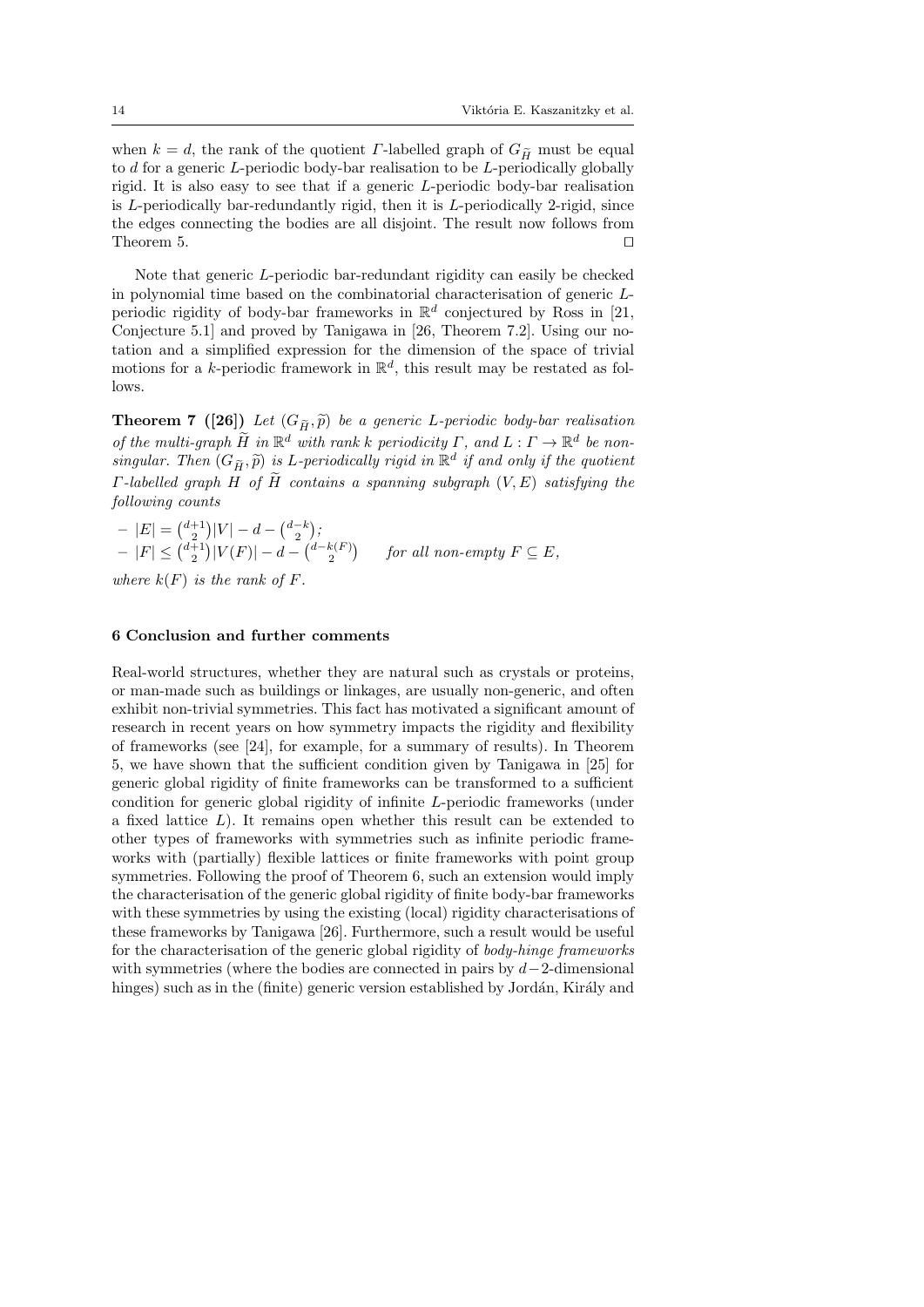Tanigawa [13]. However, the characterisation of generic (local) rigidity for periodic body-hinge frameworks is still open (even for fixed lattices). For finite symmetric body-hinge frameworks, such a characterisation is only known for groups of the form  $\mathbb{Z}_2 \times \mathbb{Z}_2 \times \cdots \times \mathbb{Z}_2$  [23]. A major goal in this research area is to obtain a combinatorial characterisation of the generic global rigidity of infinite L-periodic or finite symmetric molecular frameworks in 3-space (i.e., body-hinge frameworks in 3-space with the added property that the lines of the hinges attached to each body all meet in a single point on that body), since they may be used to model crystals and protein structures. We note that for finite molecular frameworks, their generic (local) rigidity was recently characterised by the celebrated result of Katoh and Tanigawa [15]. However, their generic global rigidity has not yet been characterised, and there are also no generic local or global rigidity characterisations for infinite L-periodic or finite symmetric molecular frameworks [19].

Acknowledgements Project no. NKFI-128673 has been implemented with the support provided from the National Research, Development and Innovation Fund of Hungary, financed under the FK 18 funding scheme (Kaszanitzky and Király). The first author was supported by the Hungarian Scientific Research Fund of the National Research, Development and Innovation Office (OTKA, grant number K109240 and K124171). The second author was supported by the János Bolyai Research Scholarship of the Hungarian Academy of Sciences, by the UNKP-17- 4 New National Excellence Program of the Ministry of Human ´ Capacities of Hungary, by the ÚNKP-20-5 New National Excellence Program of the Ministry for Innovation and Technology, and by the Hungarian Scientific Research Fund of the National Research, Development and Innovation Office (OTKA, grant number K109240). The third author was supported by EPSRC First Grant EP/M013642/1.

#### References

- 1. L. Asimov and B. Roth, The Rigidity of Graphs, Trans. AMS 245: 279–289, 1978.
- 2. C. Borcea and I. Streinu, Periodic frameworks and flexibility, Proc. Royal Soc. A. 466: 2633–2649, 2010.
- 3. C. Borcea, I. Streinu, and S. Tanigawa, Periodic body-and-bar frameworks, SIAM J. Discrete Math., 29(93–112), 2015.
- 4. K. Bezdek and R. Connelly, Pushing disks apart The Kneser-Poulsen conjecture, J. Reine Angew. Math. 553: 221–236, 2002.
- 5. R. Connelly, Rigidity and energy, Invent. Math. 66: 11–33, 1982.
- 6. R. Connelly, T. Jordán, and W. Whiteley, Generic global rigidity of body–bar frameworks, J. Comb. Theory, B, 103:689–705, 2013.
- 7. H. Gluck, Almost all simply connected closed surfaces are rigid, In Geometric Topology Vol. 488 of Lecture Notes in Mathematics, 225–240, Springer 1975.
- 8. S. Gortler, A. Healy, and D. Thurston, Characterizing generic global rigidity, American J. Math., 132:897–939, 2010.
- 9. B. Jackson and T. Jord´an, Connected rigidity matroids and unique realizations of graphs, J. Comb. Theory B, 94: 1–29, 2005.
- 10. B. Jackson, T. Jordán and Z. Szabadka, Globally linked pairs of vertices in equivalent realizations of graphs, Discrete & Comp. Geom., 35, 493–512, 2006.
- 11. B. Jackson, T. Jordán and S. Tanigawa, Unique low rank completability of partially filled matrices, J. Comb. Theory B, 121, 432–462, 2016.
- 12. T. Jord´an, V.E. Kaszanitzky and S. Tanigawa, Gain-sparsity and symmetry-forced rigidity in the plane, Discrete & Comp. Geom.,  $55(2)$ :  $314-372$ ,  $2016$ .